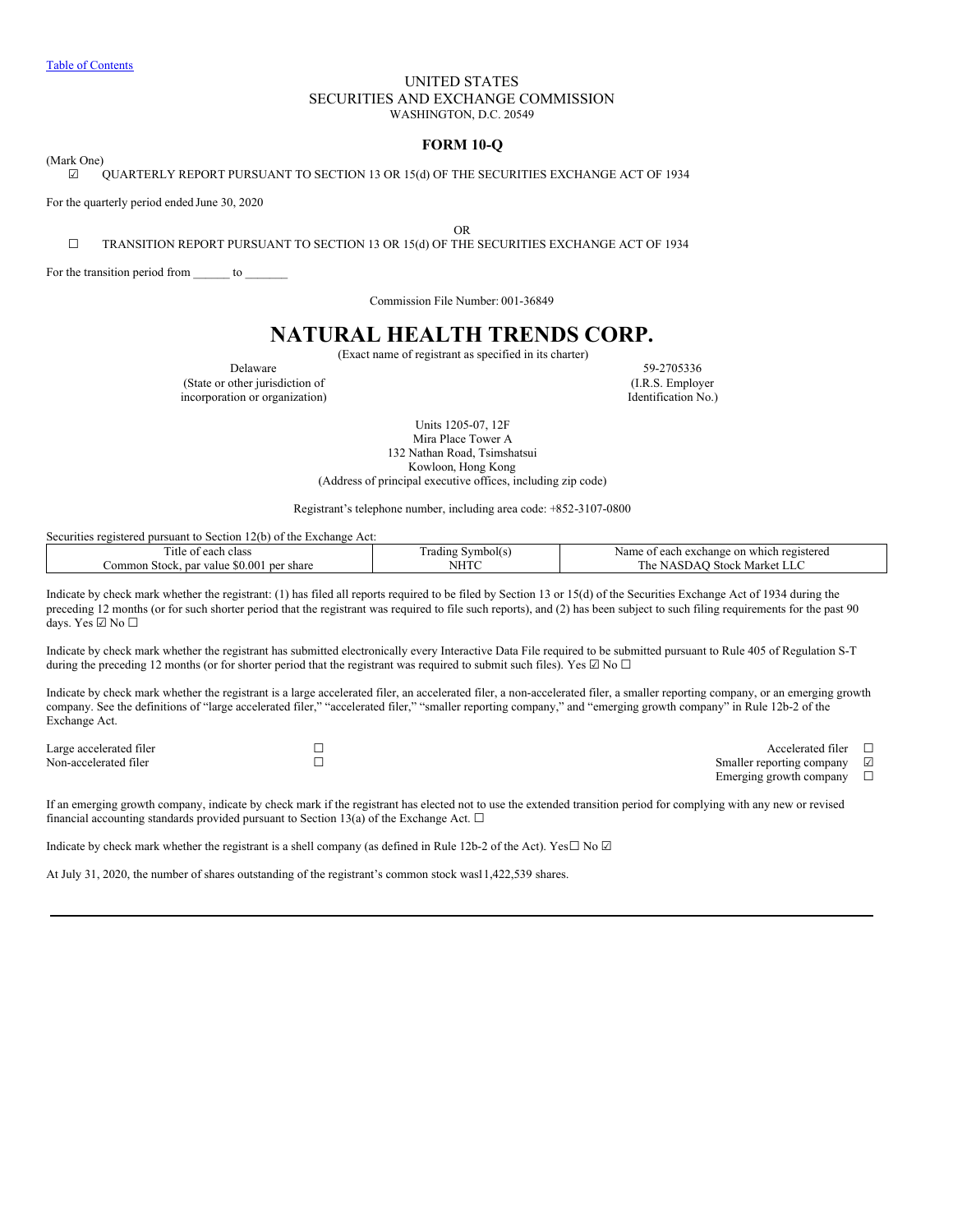#### **NATURAL HEALTH TRENDS CORP. Quarterly Report on Form 10-Q June 30, 2020**

## **INDEX**

|                   |                                                                                       | Page             |
|-------------------|---------------------------------------------------------------------------------------|------------------|
|                   | <b>PART I - FINANCIAL INFORMATION</b>                                                 |                  |
| Item 1.           | <b>Financial Statements</b>                                                           |                  |
| Item 2.           | Management's Discussion and Analysis of Financial Condition and Results of Operations | <u>16</u>        |
| Item 3.           | <b>Quantitative and Qualitative Disclosures About Market Risk</b>                     | 23               |
| Item 4.           | <b>Controls and Procedures</b>                                                        | $\overline{23}$  |
|                   |                                                                                       |                  |
|                   | <b>PART II - OTHER INFORMATION</b>                                                    |                  |
| Item 1.           | <b>Legal Proceedings</b>                                                              | $\underline{24}$ |
| Item 1A.          | <b>Risk Factors</b>                                                                   | 24               |
| Item 2.           | Unregistered Sales of Equity Securities and Use of Proceeds                           | 24               |
| Item 3.           | <b>Defaults Upon Senior Securities</b>                                                | 24               |
| Item 4.           | <b>Mine Safety Disclosures</b>                                                        | 24               |
| Item 5.           | <b>Other Information</b>                                                              | 24               |
| Item 6.           | <b>Exhibits</b>                                                                       | 24               |
|                   |                                                                                       |                  |
| <b>Signatures</b> |                                                                                       | 25               |
|                   |                                                                                       |                  |
|                   |                                                                                       |                  |

# Table of [Contents](#page-0-0)

# **FORWARD-LOOKING STATEMENTS**

This Quarterly Report on Form 10-Q, in particular "Item 2. Management's Discussion and Analysis of Financial Condition and Results of Operations," includes "forward-looking statements" within the meaning of Section 21E of the Securities Exchange Act of 1934, as amended (the "Exchange Act"). When used in this report, the words or phrases "will likely result," "expect," "intend," "will continue," "anticipate," "estimate," "project," "believe" and similar expressions are intended to identify "forward-looking statements" within the meaning of the Exchange Act. These statements represent our expectations or beliefs concerning, among other things, future revenue, earnings, growth strategies, new products and initiatives, future operations and operating results, and future business and market opportunities.

Forward-looking statements in this report speak only as of the date hereof, and forward-looking statements in documents incorporated by reference speak only as of the date of those documents. We undertake no obligation to publicly update or revise any forward-looking statement, whether as a result of new information, future events or otherwise, except as required by law. We caution and advise readers that these statements are based on certain assumptions that may not be realized and involve risks and uncertainties that could cause actual results to differ materially from the expectations and beliefs contained herein.

For a summary of certain risks related to our business, see "Part I, Item 1A. Risk Factors" in our most recent Annual Report on Form 10-K, which includes the following:

- We could be adversely affected by management changes or an inability to attract and retain key management, directors and consultants;
- Because our Hong Kong operations account for a substantial portion of our overall business, and substantially all of our Hong Kong business is derived from the sale of products to members in China, any material adverse change in our business relating to either Hong Kong or China would likely have a material adverse impact on our overall business;
- Our Hong Kong operations are being adversely affected by recent political and social developments in Hong Kong, and the negative impact on our operations and financial performance could continue or intensify;
- Our operations in China are subject to compliance with a myriad of applicable laws and regulations, and any actual or alleged violations of those laws or government actions otherwise directed at us could have a material adverse impact on our business and the value of our company;
- Our recent loss of a significant number of members is adversely affecting our business, and if we cannot stabilize or increase the number of members our business could be further negatively impacted;
- Epidemics, such as the 2020 coronavirus outbreak, or natural disasters, terrorist attacks or acts of war may seriously harm our business;
- We experienced negative operating cash flows during the year ended December 31, 2019, and if this trend continues it could have a material adverse effect on our business and our stock price;
- We are currently involved in, and may in the future face, lawsuits, claims, and governmental proceedings and inquiries that could harm our business;
- Although virtually all of our members are independent contractors, improper member actions that violate laws or regulations could harm our business;
- Direct-selling laws and regulations may prohibit or severely restrict our direct sales efforts and cause our revenue and profitability to decline, and regulators could adopt new regulations that harm our business;
- The high level of competition in our industry could adversely affect our business;
- Challenges by third parties to the legality of our business operations could harm our business;
- An increase in the amount of compensation paid to members would reduce profitability;
- Currency exchange rate fluctuations could lower our revenue and net income;
- Changes in tax or duty laws, and unanticipated tax or duty liabilities, could adversely affect our net income;
- Transfer pricing regulations affect our business and results of operations;
- Our products and related activities are subject to extensive government regulation, which could delay, limit or prevent the sale of some of our products in some markets;
- Failure of new products to gain member and market acceptance could harm our business;
- New regulations governing the marketing and sale of nutritional supplements could harm our business;
- Regulations governing the production and marketing of our personal care products could harm our business;
- If we are found not to be in compliance with good manufacturing practices our operations could be harmed;
- Failure to comply with domestic and foreign laws and regulations governing product claims and advertising could harm our business;
- Adverse publicity associated with our products, ingredients or network marketing program, or those of similar companies, could harm our financial condition and operating results;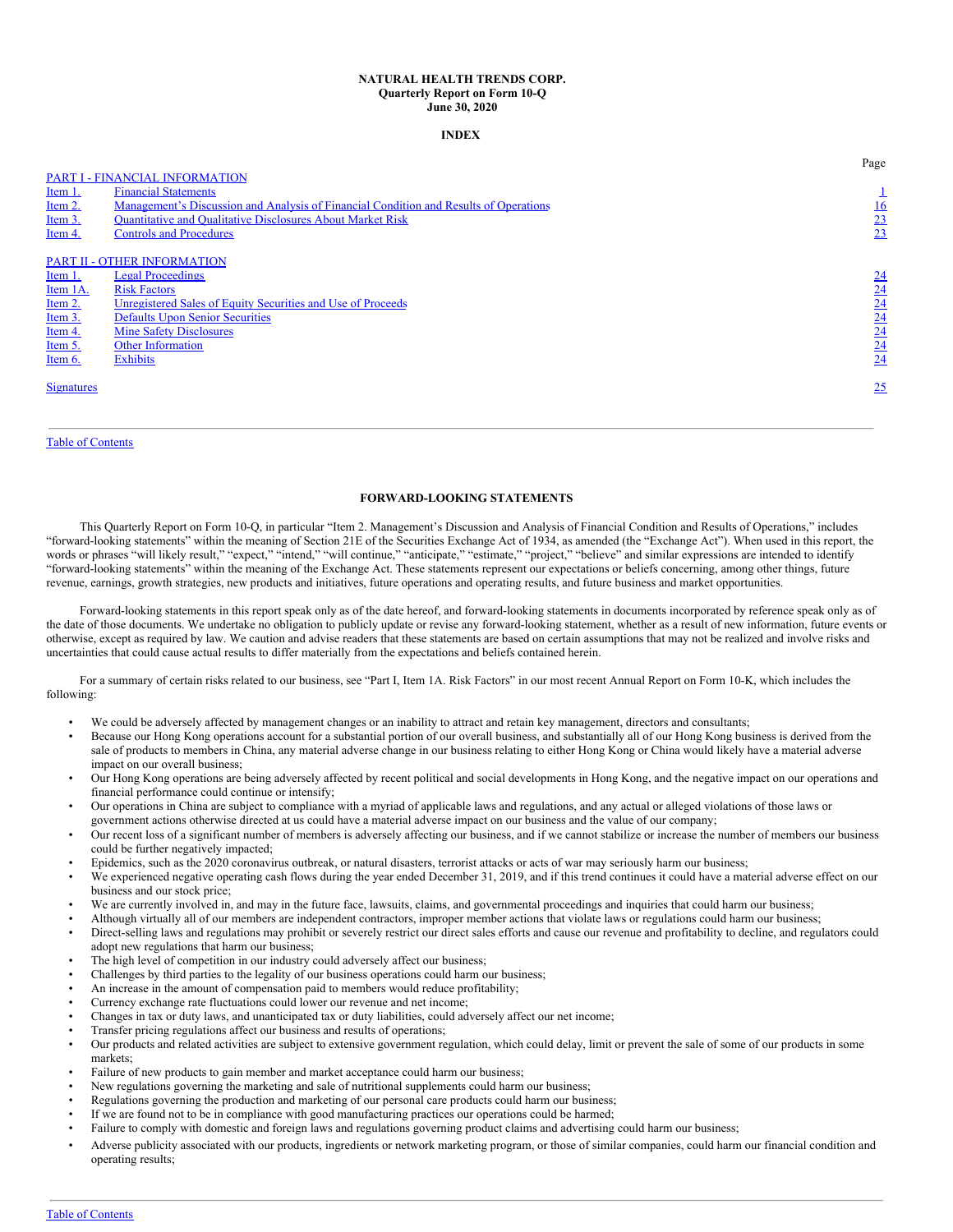- We are subject to risks relating to product concentration and lack of revenue diversification;
- We rely on a limited number of independent third parties to manufacture and supply our products;
- Growth may be impeded by the political and economic risks of entering and operating in foreign markets;
- We are subject to anti-bribery laws, including the U.S. Foreign Corrupt Practices Act;
- Recently enacted tariffs, other potential changes to tariff and import/export regulations, and ongoing trade disputes between the United States and other jurisdictions, particularly China, may have a negative effect on global economic conditions and our business, financial results and financial condition;
- We may be held responsible for certain taxes or assessments relating to the activities of our members and service providers, which could harm our financial condition and operating results;
- We may be unable to protect or use our intellectual property rights;
- We do not have a comprehensive product liability insurance program and product liability claims could hurt our business;
- Failure to maintain effective internal controls in accordance with the Sarbanes-Oxley Act of 2002 could negatively impact our business and the market price of our stock;
- We rely on and are subject to risks associated with our reliance upon information technology systems;
- System disruptions or failures, cybersecurity risks, and compromises of data could harm our business;
- Our systems, software and data reside on third-party servers, exposing us to risks that disruption or intrusion of those servers could temporarily or permanently interrupt our access and damage our business;
- Disappointing quarterly revenue or operating results could cause the price of our common stock to fall;
- Our common stock is particularly subject to volatility because of the industry and markets in which we operate;
- Our common stock continues to experience wide fluctuations in trading volumes and prices. This may make it more difficult for holders of our common stock to sell shares when they want and at prices they find attractive; and
- Future sales by us or our existing stockholders could depress the market price of our common stock.

Additional factors that could cause actual results to differ materially from our forward-looking statements are set forth in this report, including under the headings "Risk Factors" and "Management's Discussion and Analysis of Financial Condition and Results of Operations," and in our financial statements and the related notes.

### Table of [Contents](#page-0-0)

# **PART I - FINANCIAL INFORMATION**

# **Item 1. FINANCIAL STATEMENTS**

# **NATURAL HEALTH TRENDS CORP. CONSOLIDATED BALANCE SHEETS (In thousands, except share data)**

|                                                                                                              |               | June 30, 2020 |              | December 31, 2019 |
|--------------------------------------------------------------------------------------------------------------|---------------|---------------|--------------|-------------------|
|                                                                                                              |               | (Unaudited)   |              |                   |
| <b>ASSETS</b>                                                                                                |               |               |              |                   |
| Current assets:                                                                                              |               |               |              |                   |
| Cash and cash equivalents                                                                                    | $\mathbf S$   | 93,206        | <sup>S</sup> | 96,035            |
| Inventories                                                                                                  |               | 4,114         |              | 6,404             |
| Other current assets                                                                                         |               | 5,057         |              | 5,936             |
| Total current assets                                                                                         |               | 102,377       |              | 108,375           |
| Property and equipment, net                                                                                  |               | 599           |              | 735               |
| Operating lease right-of-use assets                                                                          |               | 3,096         |              | 3,135             |
| Restricted cash                                                                                              |               | 513           |              | 3,390             |
| Deferred tax asset                                                                                           |               | 1,163         |              | 2,039             |
| Other assets                                                                                                 |               | 729           |              | 823               |
| <b>Total</b> assets                                                                                          | \$            | 108,477       | S            | 118,497           |
| LIABILITIES AND STOCKHOLDERS' EQUITY                                                                         |               |               |              |                   |
| Current liabilities:                                                                                         |               |               |              |                   |
| Accounts payable                                                                                             | <sup>\$</sup> | 1,084         | $\mathbb{S}$ | 680               |
| Accrued commissions                                                                                          |               | 3,113         |              | 2,931             |
| Other accrued expenses                                                                                       |               | 1,763         |              | 2,387             |
| Deferred revenue                                                                                             |               | 2.645         |              | 4,506             |
| Amounts held in eWallets                                                                                     |               | 11,438        |              | 12,938            |
| Operating lease liabilities                                                                                  |               | 1,247         |              | 1,655             |
| Other current liabilities                                                                                    |               | 1,438         |              | 1,205             |
| Total current liabilities                                                                                    |               | 22,728        |              | 26,302            |
| Income taxes payable                                                                                         |               | 13,748        |              | 15,365            |
| Deferred tax liability                                                                                       |               | 203           |              | 202               |
|                                                                                                              |               | 1,963         |              | 1,564             |
| Operating lease liabilities                                                                                  |               |               |              |                   |
| <b>Total liabilities</b>                                                                                     |               | 38,642        |              | 43,433            |
| Commitments and contingencies (Note 7)                                                                       |               |               |              |                   |
| Stockholders' equity:                                                                                        |               |               |              |                   |
| Preferred stock, \$0,001 par value; 5,000,000 shares authorized; no shares issued and outstanding            |               | -             |              |                   |
| Common stock, \$0.001 par value; 50,000,000 shares authorized; 12,979,414 shares issued at June 30, 2020 and |               |               |              |                   |
| December 31, 2019                                                                                            |               | 13            |              | 13                |
| Additional paid-in capital                                                                                   |               | 86,102        |              | 86,102            |
| Retained earnings                                                                                            |               | 11,008        |              | 16,117            |
| Accumulated other comprehensive loss                                                                         |               | (1, 384)      |              | (1,264)           |
| Treasury stock, at cost; 1,556,875 shares at June 30, 2020 and December 31, 2019                             |               | (25,904)      |              | (25,904)          |
| Total stockholders' equity                                                                                   |               | 69,835        |              | 75,064            |
| Total liabilities and stockholders' equity                                                                   | S             | 108,477       | S            | 118,497           |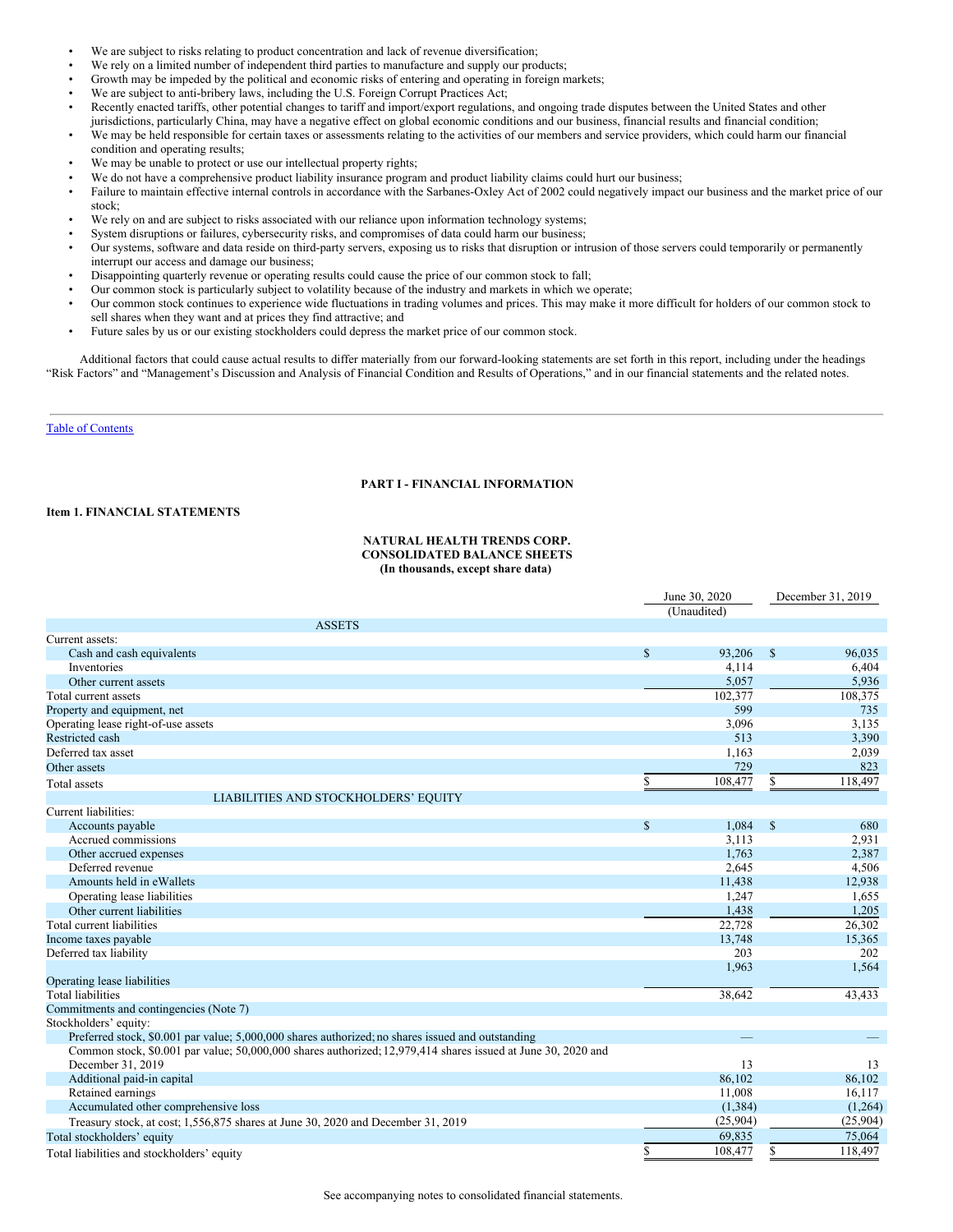# **NATURAL HEALTH TRENDS CORP. CONSOLIDATED STATEMENTS OF OPERATIONS (UNAUDITED) (In thousands, except per share data)**

1

|                                              | Three Months Ended June 30, |        |         | Six Months Ended June 30, |         |
|----------------------------------------------|-----------------------------|--------|---------|---------------------------|---------|
|                                              | 2020                        | 2019   | 2020    |                           | 2019    |
| Net sales                                    | 16,404                      | 23,428 | 31,352  | \$.                       | 42,756  |
| Cost of sales                                | 4,817                       | 5,407  | 9,331   |                           | 10,631  |
| Gross profit                                 | 11,587                      | 18,021 | 22,021  |                           | 32,125  |
| Operating expenses:                          |                             |        |         |                           |         |
| Commissions expense                          | 7,113                       | 11,398 | 13,716  |                           | 20,896  |
| Selling, general and administrative expenses | 4,291                       | 6,627  | 9,570   |                           | 13,942  |
| Total operating expenses                     | 11,404                      | 18,025 | 23,286  |                           | 34,838  |
| Income (loss) from operations                | 183                         | (4)    | (1,265) |                           | (2,713) |
| Other income, net                            | 125                         | 373    | 218     |                           | 805     |
| Income (loss) before income taxes            | 308                         | 369    | (1,047) |                           | (1,908) |
| Income tax provision (benefit)               | 274                         | (28)   | (508)   |                           | (382)   |
| Net income (loss)                            | 34                          | 397    | (539)   |                           | (1,526) |
| Net income (loss) per common share:          |                             |        |         |                           |         |
| Basic                                        | 0.00                        | 0.04   | (0.05)  |                           | (0.14)  |
| Diluted                                      | 0.00                        | 0.04   | (0.05)  |                           | (0.14)  |
| Weighted-average common shares outstanding:  |                             |        |         |                           |         |
| <b>Basic</b>                                 | 10,580                      | 11,082 | 10,532  |                           | 11,207  |
| Diluted                                      | 11,424                      | 11,135 | 10,532  |                           | 11,207  |

See accompanying notes to consolidated financial statements.

2

Table of [Contents](#page-0-0)

# **NATURAL HEALTH TRENDS CORP. CONSOLIDATED STATEMENTS OF COMPREHENSIVE INCOME (LOSS) (UNAUDITED) (In thousands)**

|                                                            | Three Months Ended June 30. |  | Six Months Ended June 30. |       |  |         |
|------------------------------------------------------------|-----------------------------|--|---------------------------|-------|--|---------|
|                                                            | 2020                        |  | 2019                      | 2020  |  | 2019    |
| Net income (loss)                                          | 34                          |  | 397                       | (539) |  | (1,526) |
| Other comprehensive income (loss), net of tax:             |                             |  |                           |       |  |         |
| Foreign currency translation adjustment                    | 84                          |  | (212)                     | (138) |  | 47      |
| Unrealized gains (losses) on available-for-sale securities | 105                         |  | (6)                       |       |  |         |
| Comprehensive income (loss)                                | 223                         |  | 179                       | (659) |  | 1,468   |

See accompanying notes to consolidated financial statements.

3

Table of [Contents](#page-0-0)

# **NATURAL HEALTH TRENDS CORP. CONSOLIDATED STATEMENTS OF STOCKHOLDERS' EQUITY (UNAUDITED) (In Thousands, Except Share Data)**

Six months ended June 30, 2020

|                                                      |               |                 |               |                     | Additional              |          | Accumulated<br>Other |                       |            |          |
|------------------------------------------------------|---------------|-----------------|---------------|---------------------|-------------------------|----------|----------------------|-----------------------|------------|----------|
|                                                      |               | Preferred Stock | Common Stock  |                     | Paid-In                 | Retained | Comprehensive        | <b>Treasury Stock</b> |            |          |
|                                                      | <b>Shares</b> | Amount          | <b>Shares</b> | Amount              | Capital                 | Earnings | Loss                 | <b>Shares</b>         | Amount     | Total    |
| BALANCE, December 31, 2019                           |               |                 | 12,979,414    | 13<br><sup>\$</sup> | <sup>\$</sup><br>86,102 | \$16,117 | (1,264)              | (1, 556, 875)         | \$(25,904) | \$75,064 |
| Net loss                                             |               |                 |               |                     |                         | (573)    |                      |                       |            | (573)    |
| Dividends declared, \$0.20/share                     |               |                 |               |                     |                         | (2, 285) |                      |                       |            | (2, 285) |
| Foreign currency translation<br>adjustments          |               |                 |               |                     |                         |          | (222)                |                       |            | (222)    |
| Unrealized losses on available-for-                  |               |                 |               |                     |                         |          |                      |                       |            |          |
| sale securities                                      |               |                 |               |                     |                         |          | (87)                 |                       |            | (87)     |
| BALANCE, March 31, 2020                              |               |                 | 12,979,414    | 13                  | 86,102                  | 13,259   | (1,573)              | (1, 556, 875)         | (25,904)   | 71,897   |
| Net income                                           |               |                 |               |                     |                         | 34       |                      |                       |            | 34       |
| Dividends declared, \$0.20/share                     |               |                 |               |                     |                         | (2,285)  |                      |                       |            | (2, 285) |
| Foreign currency translation                         |               |                 |               |                     |                         |          |                      |                       |            |          |
| adjustments                                          |               |                 |               |                     |                         |          | 84                   |                       |            | 84       |
| Unrealized gains on available-for-sale<br>securities |               |                 |               |                     |                         |          | 105                  |                       |            | 105      |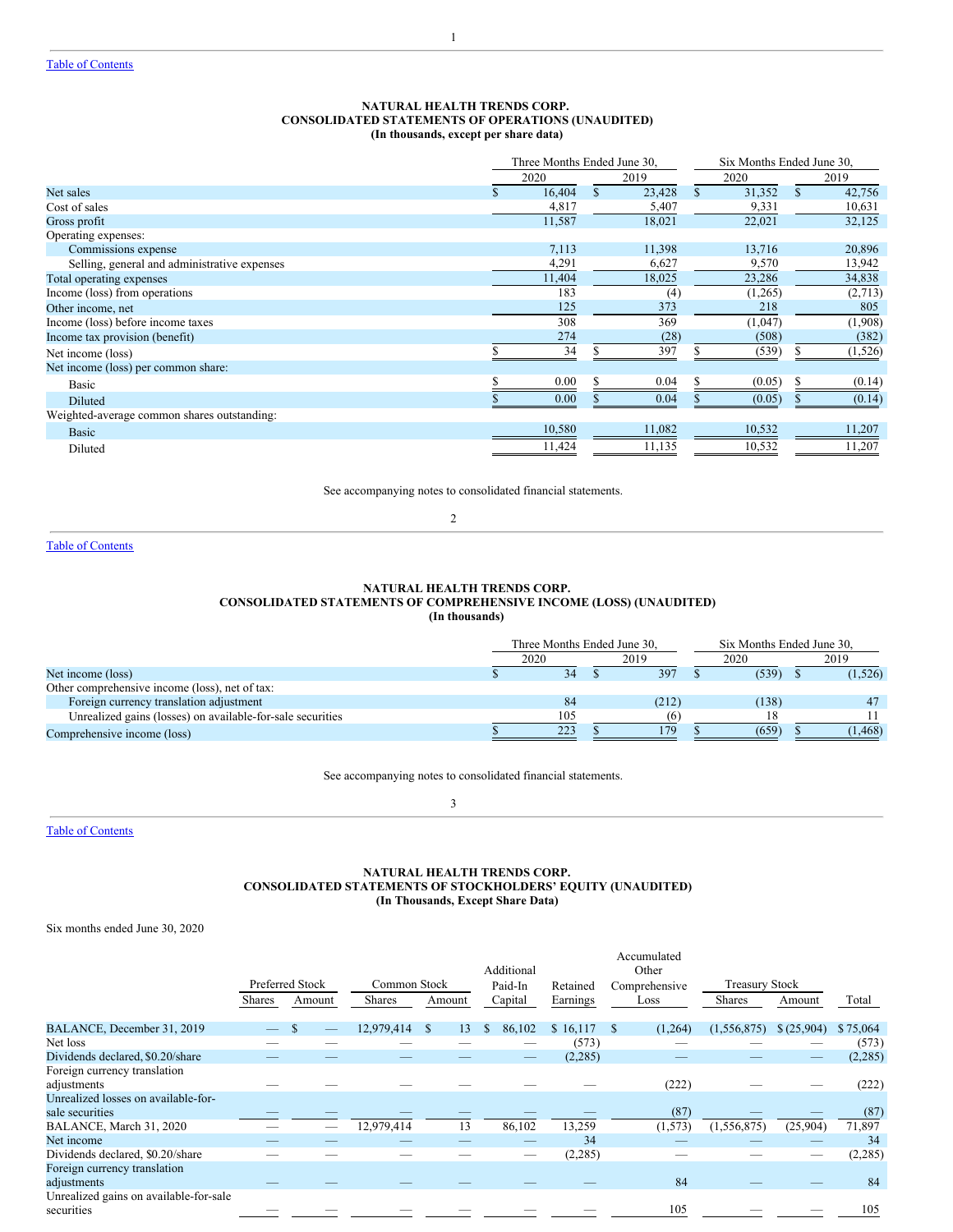| 30.2020<br><b>BALANCE</b><br>June |  | 12.070A1a<br>. |  | 102<br>-86. | .008 | 1.384 | 075<br>56.87 | .904<br>0/25<br>$\mathcal{L}$ | \$69.835 |
|-----------------------------------|--|----------------|--|-------------|------|-------|--------------|-------------------------------|----------|

Six months ended June 30, 2019

|                                        |               |                 |               |        | Additional   |          | Accumulated<br>Other |                       |              |          |
|----------------------------------------|---------------|-----------------|---------------|--------|--------------|----------|----------------------|-----------------------|--------------|----------|
|                                        |               | Preferred Stock | Common Stock  |        | Paid-In      | Retained | Comprehensive        | <b>Treasury Stock</b> |              |          |
|                                        | <b>Shares</b> | Amount          | <b>Shares</b> | Amount | Capital      | Earnings | Loss                 | <b>Shares</b>         | Amount       | Total    |
| BALANCE, December 31, 2018             |               |                 | 12,979,414    | 13     | \$<br>86,415 | \$44,431 | (1,250)              | (1,603,322)           | \$ (39, 748) | \$89,861 |
| Net loss                               |               |                 |               |        |              | (1,923)  |                      |                       |              | (1,923)  |
| Common stock issued                    |               |                 |               |        | (166)        |          |                      | 22,603                | 543          | 377      |
| Dividends declared, \$0.24/share       |               |                 |               |        |              | (2,736)  |                      |                       |              | (2,736)  |
| Foreign currency translation           |               |                 |               |        |              |          |                      |                       |              |          |
| adjustments                            |               |                 |               |        |              |          | 259                  |                       |              | 259      |
| Unrealized gains on available-for-sale |               |                 |               |        |              |          |                      |                       |              |          |
| securities                             |               |                 |               |        |              |          | 17                   |                       |              | 17       |
| BALANCE, March 31, 2019                |               |                 | 12,979,414    | 13     | 86,249       | 39,772   | (974)                | (1,580,719)           | (39,205)     | 85,855   |
| Net income                             |               |                 |               |        |              | 397      |                      |                       |              | 397      |
| Repurchase of common stock             |               |                 |               |        |              |          |                      | (612, 729)            | (6,682)      | (6,682)  |
| Foreign currency translation           |               |                 |               |        |              |          |                      |                       |              |          |
| adjustments                            |               |                 |               |        |              |          | (212)                |                       |              | (212)    |
| Unrealized losses on available-for-    |               |                 |               |        |              |          |                      |                       |              |          |
| sale securities                        |               |                 |               |        |              |          | (6)                  |                       |              | (6)      |
| BALANCE, June 30, 2019                 |               |                 | 12,979,414    | 13     | 86,249       | \$40,169 | (1, 192)             | (2,193,448)           | \$ (45,887)  | \$79,352 |

See accompanying notes to consolidated financial statements.

4

Table of [Contents](#page-0-0)

# **NATURAL HEALTH TRENDS CORP. CONSOLIDATED STATEMENTS OF CASH FLOWS (UNAUDITED) (In thousands)**

|                                                                             |             | Six Months Ended June 30, |              |           |
|-----------------------------------------------------------------------------|-------------|---------------------------|--------------|-----------|
|                                                                             |             | 2020                      |              | 2019      |
| <b>CASH FLOWS FROM OPERATING ACTIVITIES:</b>                                |             |                           |              |           |
| Net loss                                                                    | S           | (539)                     | - \$         | (1,526)   |
| Adjustments to reconcile net loss to net cash used in operating activities: |             |                           |              |           |
| Depreciation and amortization                                               |             | 202                       |              | 189       |
| Noncash lease expense                                                       |             | 834                       |              | 914       |
| Deferred income taxes                                                       |             | 870                       |              | (3)       |
| Changes in assets and liabilities:                                          |             |                           |              |           |
| Inventories                                                                 |             | 2,314                     |              | 1,881     |
| Other current assets                                                        |             | 845                       |              | (752)     |
| Other assets                                                                |             | 82                        |              | (35)      |
| Accounts payable                                                            |             | 402                       |              | (956)     |
| Accrued commissions                                                         |             | 212                       |              | (5, 475)  |
| Other accrued expenses                                                      |             | (617)                     |              | (1,946)   |
| Deferred revenue                                                            |             | (1, 872)                  |              | (3,409)   |
| Amounts held in eWallets                                                    |             | (1, 560)                  |              | (765)     |
| Operating lease liabilities                                                 |             | (811)                     |              | (964)     |
| Income taxes payable                                                        |             | (1,617)                   |              | (1,617)   |
| Other current liabilities                                                   |             | 237                       |              | (318)     |
| Long-term incentive                                                         |             |                           |              | (277)     |
| Net cash used in operating activities                                       |             | (1,018)                   |              | (15,059)  |
| <b>CASH FLOWS FROM INVESTING ACTIVITIES:</b>                                |             |                           |              |           |
| Purchases of property and equipment                                         |             | (68)                      |              | (141)     |
| Net cash used in investing activities                                       |             | (68)                      |              | (141)     |
| CASH FLOWS FROM FINANCING ACTIVITIES:                                       |             |                           |              |           |
| Repurchase of common stock                                                  |             |                           |              | (6,682)   |
| Dividends paid                                                              |             | (4,570)                   |              | (2,736)   |
| Net cash used in financing activities                                       |             | (4,570)                   |              | (9, 418)  |
| Effect of exchange rates on cash, cash equivalents and restricted cash      |             | (50)                      |              | 73        |
| Net decrease in cash, cash equivalents and restricted cash                  |             | (5,706)                   |              | (24, 545) |
| CASH, CASH EQUIVALENTS AND RESTRICTED CASH, beginning of period             |             | 99,425                    |              | 135,651   |
| CASH, CASH EQUIVALENTS AND RESTRICTED CASH, end of period                   | $\mathbf S$ | 93,719                    | $\mathbb{S}$ | 111,106   |
| SUPPLEMENTAL DISCLOSURES OF OTHER CASH FLOW INFORMATION:                    |             |                           |              |           |
| Issuance of treasury stock for employee awards, net                         | \$          |                           | S            | 377       |
| Right-of-use assets obtained in exchange for operating lease liabilities    | S           | 1.081                     | S            | 4.697     |

See accompanying notes to consolidated financial statements.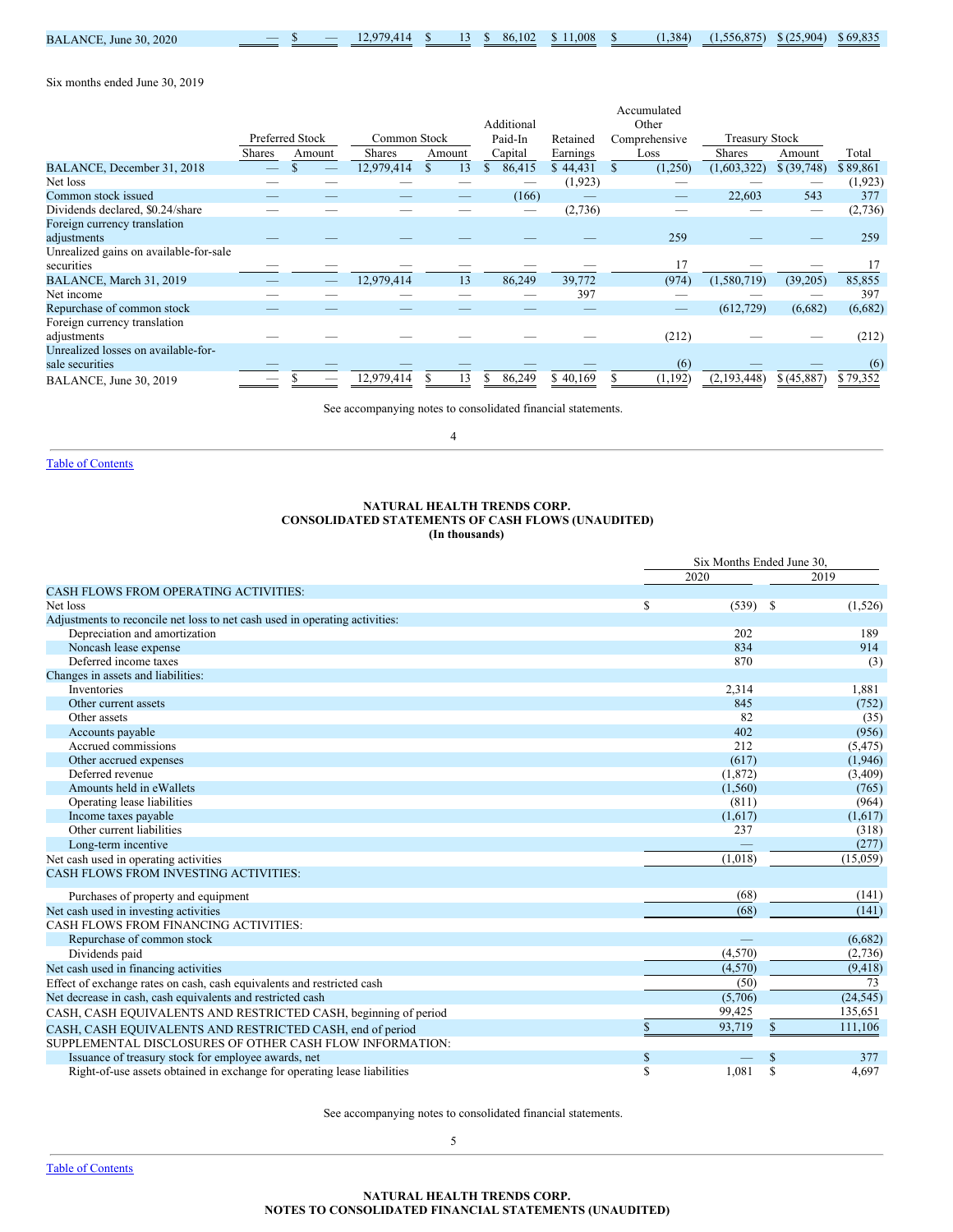# **1. NATURE OF OPERATIONS, BASIS OF PRESENTATION AND CONSOLIDATION**

#### *Nature of Operations*

Natural Health Trends Corp., a Delaware corporation (whether ornot including its subsidiaries, the "Company"), is an international direct-selling and e-commerce company. Subsidiaries controlled by the Company sell personal care, wellness, and "quality of life" products under the "NHT Global" brand.

The Company's wholly-owned subsidiaries have an active physical presence in the following markets: the Americas, which consists of the United States, Canada, Cayman Islands, Mexico and Peru; Greater China, which consists of Hong Kong, Taiwan and China; Southeast Asia, which consists of Singapore, Malaysia, Thailand and Vietnam; South Korea; Japan; India; and Europe. The Company also operates in Russia and Kazakhstan through an engagement with a local service provider.

#### *Basis of Presentation*

The unaudited interim consolidated financial statements have been prepared in accordance with accounting principles generally accepted in the United States of America for interim financial information and with the instructions to Form 10-Q and Rule 10-01 of Regulation S-X. As a result, certain information and footnote disclosures normally included in financial statements prepared in accordance with accounting principles generally accepted in the United States of America have been condensed or omitted. In the opinion of management, the accompanying unaudited interim consolidated financial statements contain all adjustments, consisting of normal recurring adjustments, considered necessary for a fair statement of the Company's financial information for the interim periods presented. The results of operations of any interim period are not necessarily indicative of the results of operations to be expected for the fiscal year. These consolidated financial statements should be read in conjunction with the consolidated financial statements and related notes included in the Company's 2019 Annual Report on Form10-K filed with the United States Securities and Exchange Commission (SEC) on March 9, 2020.

#### *Principles of Consolidation*

The consolidated financial statements include the accounts of the Company and all of its wholly-owned subsidiaries. All significant inter-company balances and transactions have been eliminated in consolidation.

### *Restricted Cash*

In June 2015, the Company funded a bank deposit account in the amount of CNY20 million (\$2.9 million at December 31, 2019) in anticipation of submitting a direct selling license application in China. Such deposit is required by Chinese laws to establish a consumer protection fund. The Company received a refund of this deposit in March 2020 in connection with the withdrawal of its application.

# *Net Income (Loss) Per Common Share*

Diluted net income (loss) per common share is determined using the weighted-average number of common shares outstanding during the period, adjusted for the dilutive effect of common stock equivalents. The dilutive effect of non-vested restricted stock is reflected by application of the treasury stock method. Under the treasury stock method, the amount of compensation cost for future service that the Company has not yet recognized, if any, is assumed to be used to repurchase shares.

The following tables illustrate the computation of basic and diluted net income (loss) per common share for the periods indicated (in thousands, except per share data):

|                                                                         | Three Months Ended June 30, |               |        |           |             |        |               |  |           |  |  |  |
|-------------------------------------------------------------------------|-----------------------------|---------------|--------|-----------|-------------|--------|---------------|--|-----------|--|--|--|
|                                                                         |                             | 2020          |        |           |             |        | 2019          |  |           |  |  |  |
|                                                                         | Income                      | <b>Shares</b> |        | Per Share |             | Income | <b>Shares</b> |  | Per Share |  |  |  |
|                                                                         | (Numerator)                 | (Denominator) | Amount |           | (Numerator) |        | (Denominator) |  | Amount    |  |  |  |
| Basic net income per common share:                                      |                             |               |        |           |             |        |               |  |           |  |  |  |
| Net income available to common stockholders                             | 34                          | 10.580        |        | 0.00      |             | 397    | 11.082        |  | 0.04      |  |  |  |
| Effect of dilutive securities:                                          |                             |               |        |           |             |        |               |  |           |  |  |  |
| Non-vested restricted stock                                             |                             | 844           |        |           |             |        | 53            |  |           |  |  |  |
| Diluted net income per common share:                                    |                             |               |        |           |             |        |               |  |           |  |  |  |
| Net income available to common stockholders<br>plus assumed conversions | 34                          | 11.424        |        | 0.00      |             | 397    | 11.135        |  | 0.04      |  |  |  |

|                                                                       |                  | Six Months Ended June 30. |                                |  |                     |  |                     |                                |  |                     |  |  |  |
|-----------------------------------------------------------------------|------------------|---------------------------|--------------------------------|--|---------------------|--|---------------------|--------------------------------|--|---------------------|--|--|--|
|                                                                       |                  | 2019<br>2020              |                                |  |                     |  |                     |                                |  |                     |  |  |  |
|                                                                       | Loss (Numerator) |                           | <b>Shares</b><br>(Denominator) |  | Per Share<br>Amount |  | Loss<br>(Numerator) | <b>Shares</b><br>(Denominator) |  | Per Share<br>Amount |  |  |  |
| Basic net loss per common share:                                      |                  |                           |                                |  |                     |  |                     |                                |  |                     |  |  |  |
| Net loss available to common stockholders                             |                  | (539)                     | 10.532                         |  | (0.05)              |  | (1,526)             | 11.207                         |  | (0.14)              |  |  |  |
| Effect of dilutive securities:                                        |                  |                           |                                |  |                     |  |                     |                                |  |                     |  |  |  |
| Non-vested restricted stock                                           |                  | _                         |                                |  |                     |  |                     |                                |  |                     |  |  |  |
| Diluted net loss per common share:                                    |                  |                           |                                |  |                     |  |                     |                                |  |                     |  |  |  |
| Net loss available to common stockholders plus<br>assumed conversions |                  | (539)                     | 10,532                         |  | (0.05)              |  | (1,526)             | 11,207                         |  | (0.14)              |  |  |  |

In periods when losses are reported, the weighted-average number of common shares outstanding excludes common stock equivalents because their inclusion would be anti-dilutive. As such, non-vested restricted stock totaling 892,083 and 55,430 shares were not included for the six-month periods ended June 30, 2020 and 2019, respectively.

## *Recent Accounting Pronouncements*

In June 2016, the FASB issued ASU 2016-13, Financial Instruments - Credit Losses (Topic 326): Measurement of Credit Losses on Financial Instruments, which introduced an expected credit loss model for the impairment of financial assets measured at amortized cost basis and added Topic 326 to the FASB ASC. In November 2019, the FASB issued ASU 2019-11, Codification Improvements to Topic 326, Financial Instruments - Credit Losses. The amendments to ASU 2019-11 clarify, correct and make improvements to Topic 326. ASU 2016-13 as well as the updates in ASU2019-11 are effective for interim and annual periods beginning afterDecember 15, 2022, and early adoption is permitted. The Company is currently evaluating the impact of this standard on its consolidated financial statements.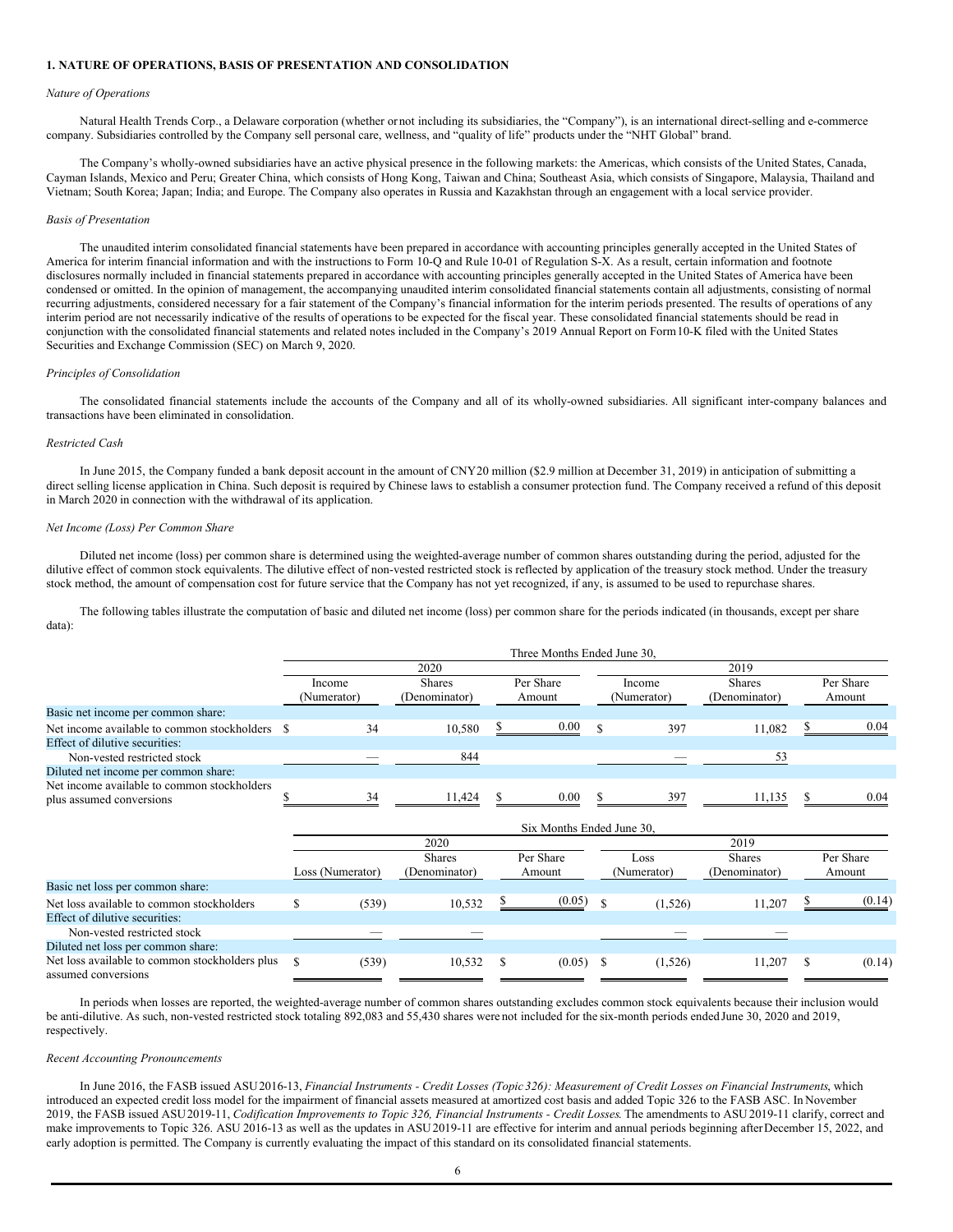In August 2018, the FASB issued ASU 2018-13, Fair Value Measurement (Topic 820): Disclosure Framework - Changes to the Disclosure Requirements for Fair *Value Measurement.* This guidance modifies, removes, and adds certain disclosure requirements on fair value measurements. This ASU is effective for interim and annual periods beginning after December 15, 2019, and early adoption is permitted. The adoption of this standard didnot have a material impact on the Company's consolidated financial statements.

In December 2019, the FASB issued ASU2019-12, *Income Taxes(Topic 740): Simplifying the Accounting for Income Taxes.*This guidance removes certain exceptions for recognizing deferred taxes for investments, performing intraperiod allocation and calculating income taxes in interim periods. It also adds guidance to reduce complexity in certain areas, including recognizing deferred taxes for tax goodwill and allocating taxes to members of a consolidated group. This ASU is effective for interim and annual periods beginning after December 15, 2020, and early adoption is permitted. The Company elected to early adopt the new standard during thefirst quarter of 2020. Such adoption did not have a material impact on the Company's consolidated financial statement.

Other recently issued accounting pronouncements did not or are not believed by management to have a material impact on the Company's present or future financial statements.

### **2. REVENUE**

#### *Revenue Recognition*

All revenue is recognized when the performance obligations under a contract are satisfied. Product sales are recognized when the products are shipped and title passes to independent members. Product sales to members are made pursuant to a member agreement that provides for transfer of both title and risk of loss upon the Company's delivery to the carrier that completes delivery to the members, which is commonly referred to as "F.O.B. Shipping Point." The Company's sales arrangements do not contain right of inspection or customer acceptance provisions other than general rights of return. These contracts are generally short-term in nature.

Actual product returns are recorded as a reduction to net sales. The Company estimates and accrues a reserve for product returns based on its return policies and historical experience. The reserve is based upon the return policy of each country, which varies from 14 days to one year, and their historical return rates, which range from 1% to 10% of sales. Sales returns were 2% of sales for each of the six-month periods ended June 30, 2020 and 2019, respectively. No material changes in estimates have been recognized during the periods presented. See Note 3 for additional information.

The Company has elected to account for shipping and handling activities performed after title has passed to members as a fulfillment cost, and accrues for the costs of shipping and handling if revenue is recognized before the contractually obligated shipping and handling activities occurs. Shipping charges billed to members are included in net sales. Costs associated with shipments are included in cost of sales. Event and training revenue is deferred and recognized as the event or training occurs. Costs of events and member training are included within selling, general and administrative expenses.

Various taxes on the sale of products to members are collected by the Company as an agent and remitted to the respective taxing authority. These taxes are presented on a net basis and recorded as a liability until remitted to the respective taxing authority.

# *Deferred Revenue*

The Company primarily receives payment by credit card at the time members place orders. Amounts received for unshipped product are considered a contract liability and are recorded as deferred revenue. The decrease in deferred revenue for the three months ended June 30, 2020 is primarily due to \$1.9 million of revenue recognized during the quarter that was included in deferred revenue as of March 31, 2020 offset by \$565,000 of cash payments received for unshipped product during the quarter. See Note 3 for additional information.

# *Disaggregation of Revenue*

The Company sells products to a member network that operates in a seamless manner from market to market, except for the Chinese market where it sells to consumers through an e-commerce retail platform and the Russia and Kazakhstan market where the Company operates through an engagement of a third-party service provider. See Note 10 for revenue by market information.

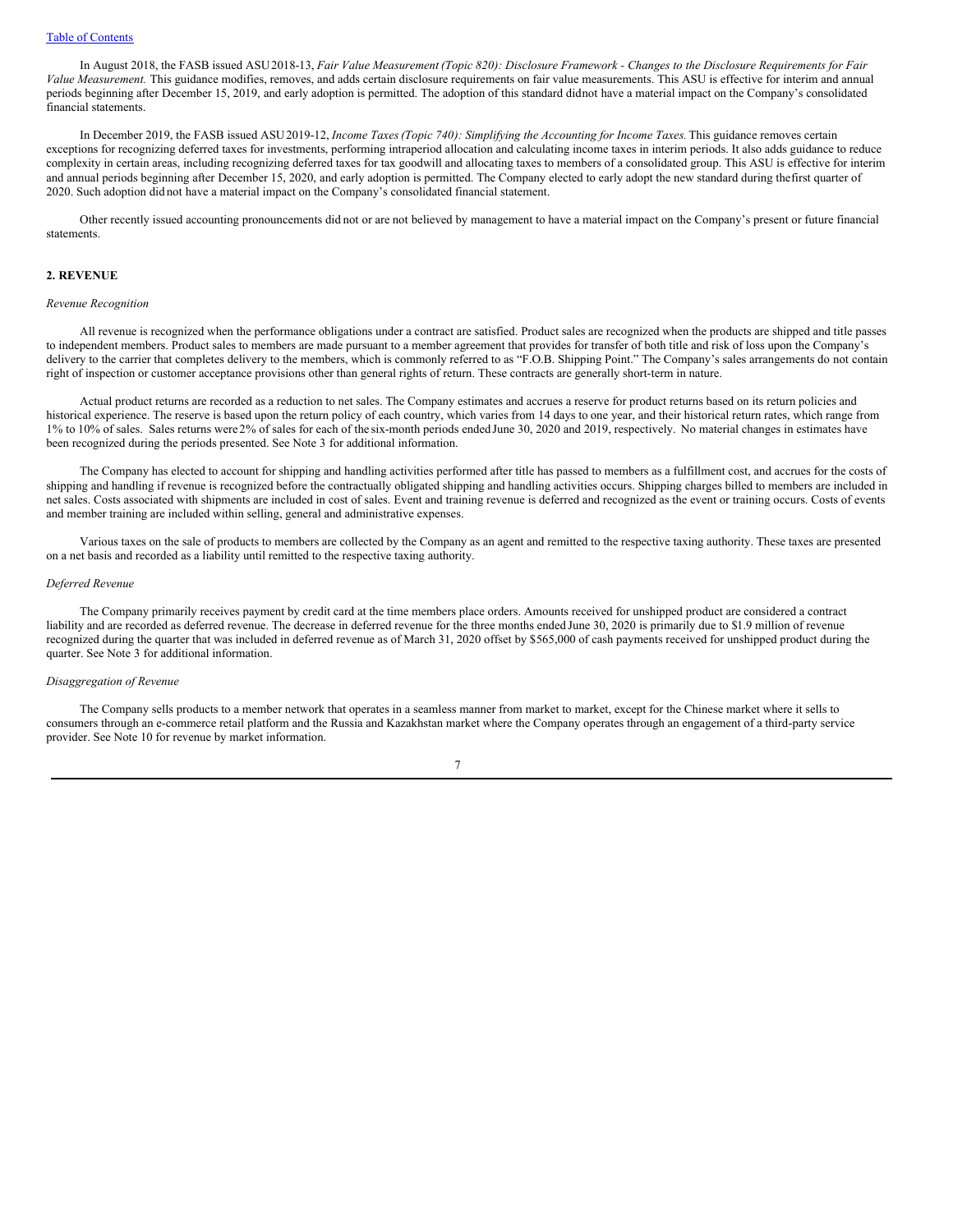The Company's net sales by product and service are as follows (in thousands):

|                      | Three Months Ended June 30. |      |        | Six Months Ended June 30. |        |  |         |
|----------------------|-----------------------------|------|--------|---------------------------|--------|--|---------|
|                      | 2020                        | 2019 |        | 2020                      |        |  | 2019    |
| <b>Product sales</b> | 15.200                      |      | 22,100 |                           | 29.211 |  | 40.623  |
| Freight and other    | 1,454                       |      | 1,745  |                           | 2,538  |  | 3,245   |
| Less: sales returns  | (250)                       |      | (417)  |                           | (397)  |  | (1,112) |
| Total net sales      | 16.404                      |      | 23.428 |                           | 31.352 |  | 42.756  |

*Concentration*

No single market other than Hong Kong had net sales greater than10% of total net sales. Sales are made to the Company's members andno single customer accounted for 10% or more of net sales for the three and six months ended June 30, 2020 and 2019. However, the Company's business model can result in a concentration of sales to several different members and their network of members. Although no single member accounted for 10% or more of net sales, the loss of a key member or that member's network could have an adverse effect on the Company's net sales and financial results.

#### *Arrangements with Multiple Performance Obligations*

The Company's contracts with customers may include multiple performance obligations. For such arrangements, the Company allocates revenues to each performance obligation based on its relative standalone selling price. The Company generally determines standalone selling prices based on the prices charged for individual products to similar customers.

# *Practical Expedients*

The Company generally expenses sales commissions when incurred because the amortization period would have beenone year or less. These costs are recorded in commissions expense.

The Company does not provide certain disclosures about unsatisfied performance obligations for contracts with an original expected length ofone year or less.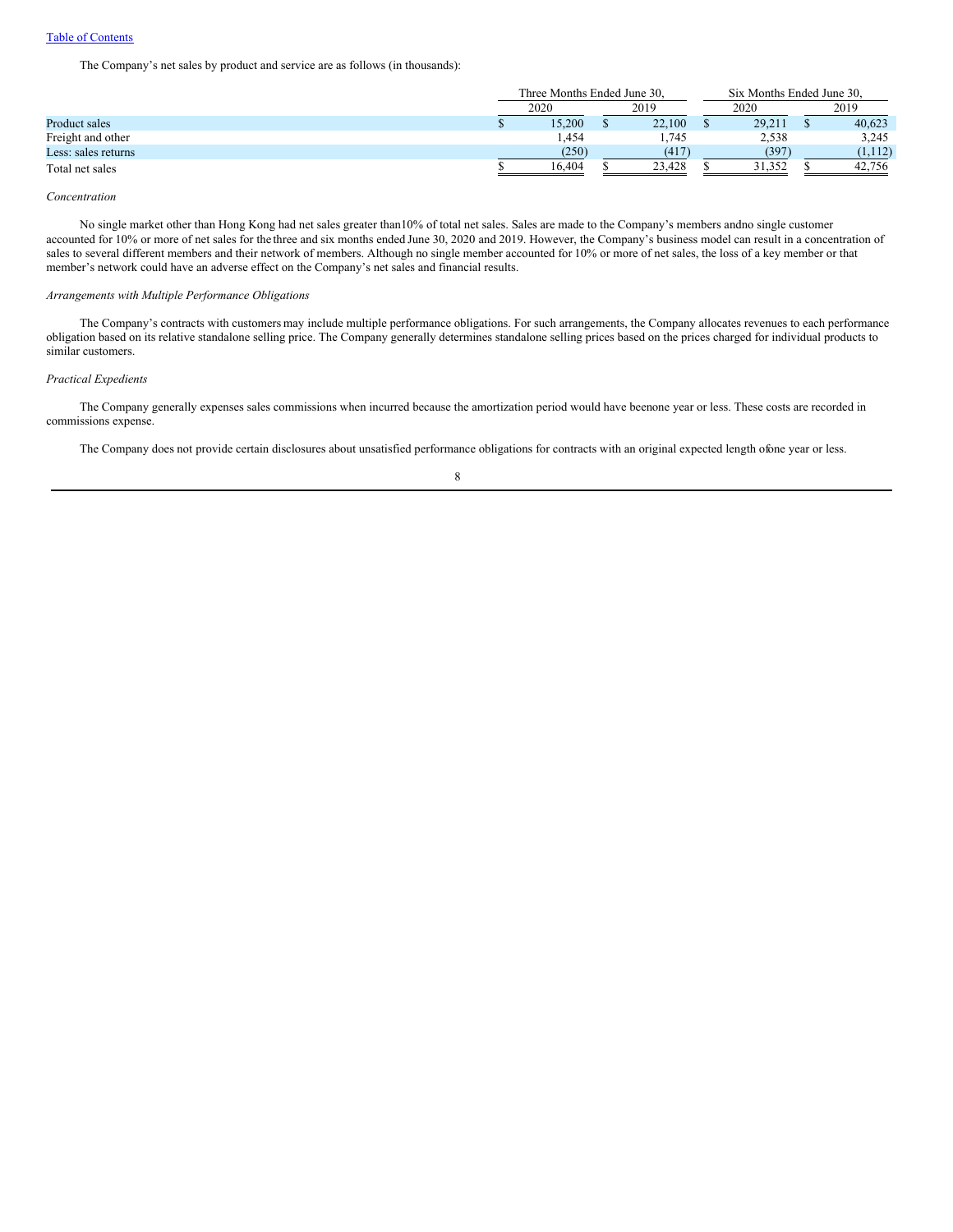## **3. BALANCE SHEET COMPONENTS**

The components of certain balance sheet amounts are as follows (in thousands):

|                                             |   | June 30, 2020 | December 31, 2019 |        |  |
|---------------------------------------------|---|---------------|-------------------|--------|--|
| Cash, cash equivalents and restricted cash: |   |               |                   |        |  |
| Cash                                        | S | 14,020        | <sup>S</sup>      | 13,720 |  |
| Cash equivalents                            |   | 79,186        |                   | 82,315 |  |
|                                             |   | 93,206        |                   | 96,035 |  |
| Restricted cash                             |   | 513           |                   | 3,390  |  |
|                                             |   | 93,719        |                   | 99,425 |  |
| Inventories:                                |   |               |                   |        |  |
| Finished goods                              | S | 3,368         | - S               | 6,142  |  |
| Raw materials                               |   | 1,253         |                   | 1,249  |  |
| Reserve for obsolescence                    |   | (507)         |                   | (987)  |  |
|                                             |   | 4,114         |                   | 6,404  |  |
| Other accrued expenses:                     |   |               |                   |        |  |
| Sales returns                               | S | 195           | $\mathbf{s}$      | 373    |  |
| Employee-related expense                    |   | 994           |                   | 1,258  |  |
| Warehousing, inventory-related and other    |   | 574           |                   | 756    |  |
|                                             |   | 1,763         |                   | 2,387  |  |
| Deferred revenue:                           |   |               |                   |        |  |
| Unshipped product                           | S | 584           | $\mathcal{S}$     | 2,390  |  |
| Auto ship advances                          |   | 1,955         |                   | 1,985  |  |
| Other                                       |   | 106           |                   | 131    |  |
|                                             |   | 2,645         |                   | 4,506  |  |

### **4. FAIR VALUE MEASUREMENTS**

As of June 30, 2020, cash and cash equivalents include the Company's investments in municipal and corporate debt securities, money market funds, and time deposits. The Company considers all highly liquid investments with original maturities of three months or less when purchased and have insignificant interest rate risk to be cash equivalents. Debt securities classified as cash equivalents are required to be accounted for in accordance with the FASB Accounting Standards Codification ("ASC") 320, *Investments - Debt and Equity Securities*. As such, the Company determined its investments in debt securities held atJune 30, 2020 should be classified as availablefor-sale and are carried at fair value with unrealized gains and losses reported in stockholders' equity. The cost of debt securities is adjusted for amortization of premiums and discounts to maturity. This amortization is included in other income. Realized gains and losses, as well as interest income, are also included in other income. The fair values of securities are based on quoted market prices to the extent available or alternative pricing sources and models utilizing market observable inputs.

The carrying amounts of the Company's financial instruments, including cash and accounts payable, approximate fair value because of their short maturities. The carrying amount of the noncurrent restricted cash approximates fair value since, absent the restrictions, the underlying assets would be included in cash and cash equivalents.

Accounting standards permit companies, at their option, to choose to measure many financial instruments and certain other items at fair value. The Company has elected to not fair value existing eligible items.

# $\overline{Q}$

# Table of [Contents](#page-0-0)

Investments by significant category included in cash equivalents at the end of each period were as follows (in thousands):

|                           |                               | June 30, 2020        |  |                          |  |            |  |                      | December 31, 2019 |                                 |  |            |
|---------------------------|-------------------------------|----------------------|--|--------------------------|--|------------|--|----------------------|-------------------|---------------------------------|--|------------|
|                           |                               |                      |  |                          |  | Gross      |  |                      |                   |                                 |  |            |
|                           |                               |                      |  | Gross Unrealized         |  |            |  |                      |                   | Unrealized                      |  |            |
|                           | Fair Value Level <sup>1</sup> | <b>Adjusted Cost</b> |  | Losses                   |  | Fair Value |  | <b>Adjusted Cost</b> |                   | Losses                          |  | Fair Value |
| Money market funds        | Level 1                       | 35,607               |  |                          |  | 35,607     |  | 11,659               |                   |                                 |  | 11,659     |
| Time deposits             | Level <sup>2</sup>            | 12.077               |  | $\overline{\phantom{a}}$ |  | 12.077     |  | 13,544               |                   | $\hspace{0.1mm}-\hspace{0.1mm}$ |  | 13.544     |
| Municipal debt securities | Level 2                       | 31.198               |  |                          |  | 31,198     |  | 347                  |                   |                                 |  | 347        |
| Corporate debt securities | Level 2                       | 305                  |  |                          |  | 304        |  | 56,784               |                   | (19)                            |  | 56,765     |
| Total investments         |                               | 79.187               |  |                          |  | 79,186     |  | 82.334               |                   | (19)                            |  | 82,315     |

1 FASB Topic 820, Fair Value Measurements, establishes a fair value hierarchy that requires the use of observable market data, when available, and prioritizes the inputs *to valuation techniques used to measure fair value in the following categories:*

*Level 1: Quoted market prices in active markets for identical assets or liabilities.*

*Level 2: Observable market-based inputs or unobservable inputs that are corroborated by market data.*

*Level 3: Unobservable inputs that are not corroborated by market data.*

# **5. LEASES**

The Company leases 9,600 square feet of office space in Hong Kong and4,900 square feet of office space in Rolling Hills Estates, California for its corporate staff. In June 2020, the Company extended the Rolling Hills Estates office lease for an additionalfive years with a term now expiring inSeptember 2030. Effective July 1, 2020, the Company modified the terms of its largest Hong Kong office lease resulting in 10% monthly lease cost savings and a lease extension through June 2023. The modification will also result in an \$831,000 increase in operating lease liability. To help further develop the market for its products in North America, the Company leases 2,400, 1,600 and 2,000 square feet of retail space in Monterey Park, California; Richmond, British Columbia; and Metuchen, New Jersey, respectively. The Monterey Park, Richmond and Metuchen locations have terms expiring in August 2020, February 2021, and November 2022, respectively.

The Company leases eight branch offices throughout China, and additional office space in Peru, Japan, Taiwan, South Korea, Singapore, Malaysia, Vietnam,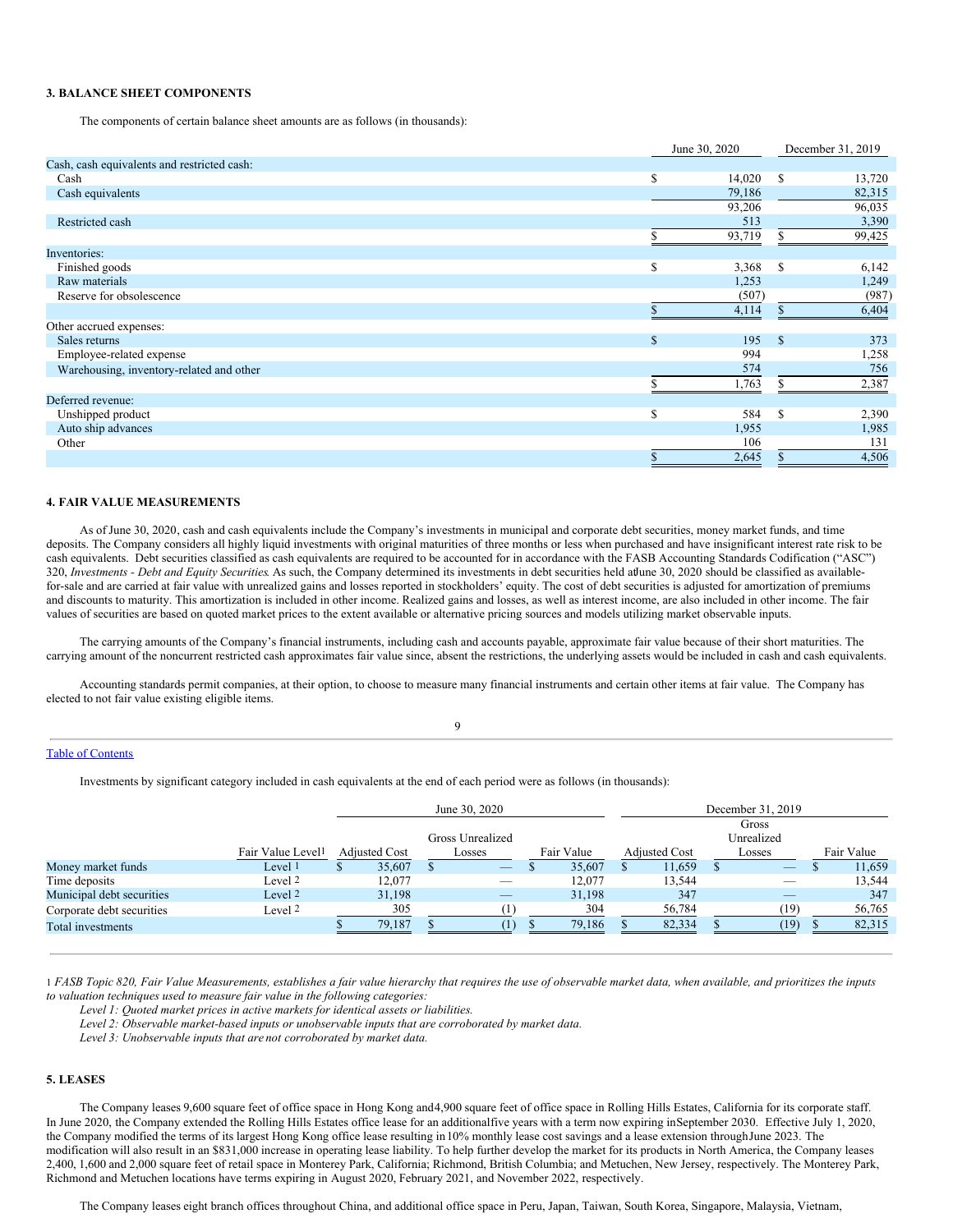Indonesia, Thailand, India, and the Cayman Islands. The Company also leases a multi-purpose facility and factory in Zhongshan, China. The Company contracts with third parties for fulfillment and distribution operations in all of its international markets. None of the Company's third party logistics contracts contain a lease as the Company does not have the right to access the warehouses or move its inventories at will.

The components of lease cost for the three and six months ended June 30, 2020 and 2019 were as follows (in thousands):

|                         | Three Months Ended June 30. |         |  |      |  | Six Months Ended June 30. |  |       |  |
|-------------------------|-----------------------------|---------|--|------|--|---------------------------|--|-------|--|
|                         | 2020                        |         |  | 2019 |  | 2020                      |  | 2019  |  |
| <b>Operating leases</b> |                             | 446     |  | 523  |  | 915                       |  | 1,032 |  |
| Short-term leases       |                             | $\circ$ |  | 62   |  | 165                       |  | 128   |  |
| Total lease cost        |                             | 528     |  | 585  |  | 1,080                     |  | .160  |  |

Cash paid for amounts included in the measurement of operating leases liabilities was \$421,000 and \$577,000 for the three months ended June 30, 2020 and 2019, respectively, and \$900,000 and \$1.1 million for the six months ended June 30, 2020 and 2019, respectively.

The weighted-average remaining lease term and discount rate related to operating leases as ofJune 30, 2020 were as follows:

| Weighted-average remaining lease term (in years) |    | 6.1     |
|--------------------------------------------------|----|---------|
| Weighted-average discount rate                   |    | $4.5\%$ |
|                                                  | 10 |         |

# Table of [Contents](#page-0-0)

As most of our leases donot provide an implicit rate, the Company used its incremental borrowing rate, or the rate of each of its subsidiaries if available, based on the information available at the lease commencement date to determine the present value of lease payments.

The annual scheduled lease payments of our operating lease liabilities as ofJune 30, 2020 were as follows (in thousands):

| Remainder of 2020                  | 816   |
|------------------------------------|-------|
| 2021                               | 743   |
| 2022                               | 477   |
| 2023                               | 224   |
| 2024                               | 193   |
| Thereafter                         | 1,186 |
| Total lease payments               | 3,639 |
| Less: imputed interest             | (429) |
| Present value of lease liabilities | 3.210 |

For all asset classes, the Company elected not to recognize assets or liabilities at the acquisition date for leases that, at the acquisition date, have a remaining lease term of 12 months or less. Additionally, for all asset classes, the Company choosenot to separate nonlease components from lease components and instead account for the combined lease and nonlease components associated with that lease component as a single lease component.

# **6. INCOME TAXES**

The effective income tax rate for thethree and six months ended June 30, 2020 includes an estimate for the Global Intangible Low-Taxed Income ("GILTI") inclusion along with recording the effect of the U.S. Coronavirus Aid, Relief, and Economic Security ("CARES") Act enacted on March 27, 2020. The CARES Act makes broad changes to the Internal Revenue Code of 1986, as amended, including, but not limited to, the ability to carry net operating losses generated in tax years2018, 2019 or 2020 back to the each of the five tax years preceding the tax year of such loss.

As of June 30, 2020, the Company does not have a valuation allowance against its U.S. deferred tax assets. The Company analyzed all sources of available income and determined that they are more likely than not to realize the tax benefits of their deferred assets. As of June 30, 2020, the Company has a valuation allowance against deferred tax assets in certain foreign jurisdictions with an overall net operating loss. The valuation allowance will be reduced at such time as management believes it is more likely than not that the deferred tax assets will be realized. Any reductions in the valuation allowance will reduce future income tax provision.

As of June 30, 2020, the Company has U.S. federal net operating losses of \$3.6 million which are expected to be fully utilized to offset taxable income from the tax year ended December 31, 2016. The Company has U.S. state net operating loss carryforwards of \$2.4 million that begin expiring in 2040. At June 30, 2020, the Company has foreign net operating loss carryforwards of approximately \$3.3 million in various jurisdictions with various expirations.

As a result of capital return activities, the Company determined that a portion of its current undistributed foreign earnings isno longer deemed reinvested indefinitely by its non-U.S. subsidiaries. For state income tax purposes, the Company will continue to periodically reassess the needs of its foreign subsidiaries and update its indefinite reinvestment assertion as necessary. To the extent that additional foreign earnings are not deemed permanently reinvested, the Company expects to recognize additional income tax provision at the applicable state corporate income tax rate(s). As of June 30, 2020, the Company has not recorded a state deferred tax liability for earnings that the Company plans to repatriate out of accumulated earnings in future periods because all earnings as of June 30, 2020 have already been repatriated. Due to the U.S. Tax Cuts and Jobs Act in 2017, repatriation from foreign subsidiaries will be offset with a dividends received deduction, resulting in little tono impact on federal tax expense. All undistributed earnings in excess of 50% of current earnings on an annual basis are intended to be reinvested indefinitely as ofJune 30, 2020.

#### Table of [Contents](#page-0-0)

The Company and its subsidiaries file tax returns in the United States, California, New Jersey and Texas and various foreign jurisdictions. During thefourth quarter of 2018, the Company was notified that it was selected for audit of the2016 tax year by the U.S. Internal Revenue Service. The audit was expanded to also include the2017 and 2018 tax years. For purposes of this audit, fiscal years since 2007 are open for examination by tax authorities as a result of net operating loss carryovers from older years being used to offset income in recent tax years. No adjustments have been proposed at this time. The Company is no longer subject to state income tax examinations for years prior to 2015.

# **7. COMMITMENTS AND CONTINGENCIES**

On January 8, 2019, the Company and its two executive officers were named in a putative securities class action filed in the United States District Court for the Central District of California, captioned *Kauffman v. Natural Health Trends Corp.*, Case No. 2:19-cv-00163. On May 3, 2019, the court issued an order appointing Xia Yang as lead plaintiff and appointing The Rosen Law Firm, P.A. as lead counsel. On June 3, 2019, lead plaintiff filed an amended complaint. On January 17, 2020, after briefing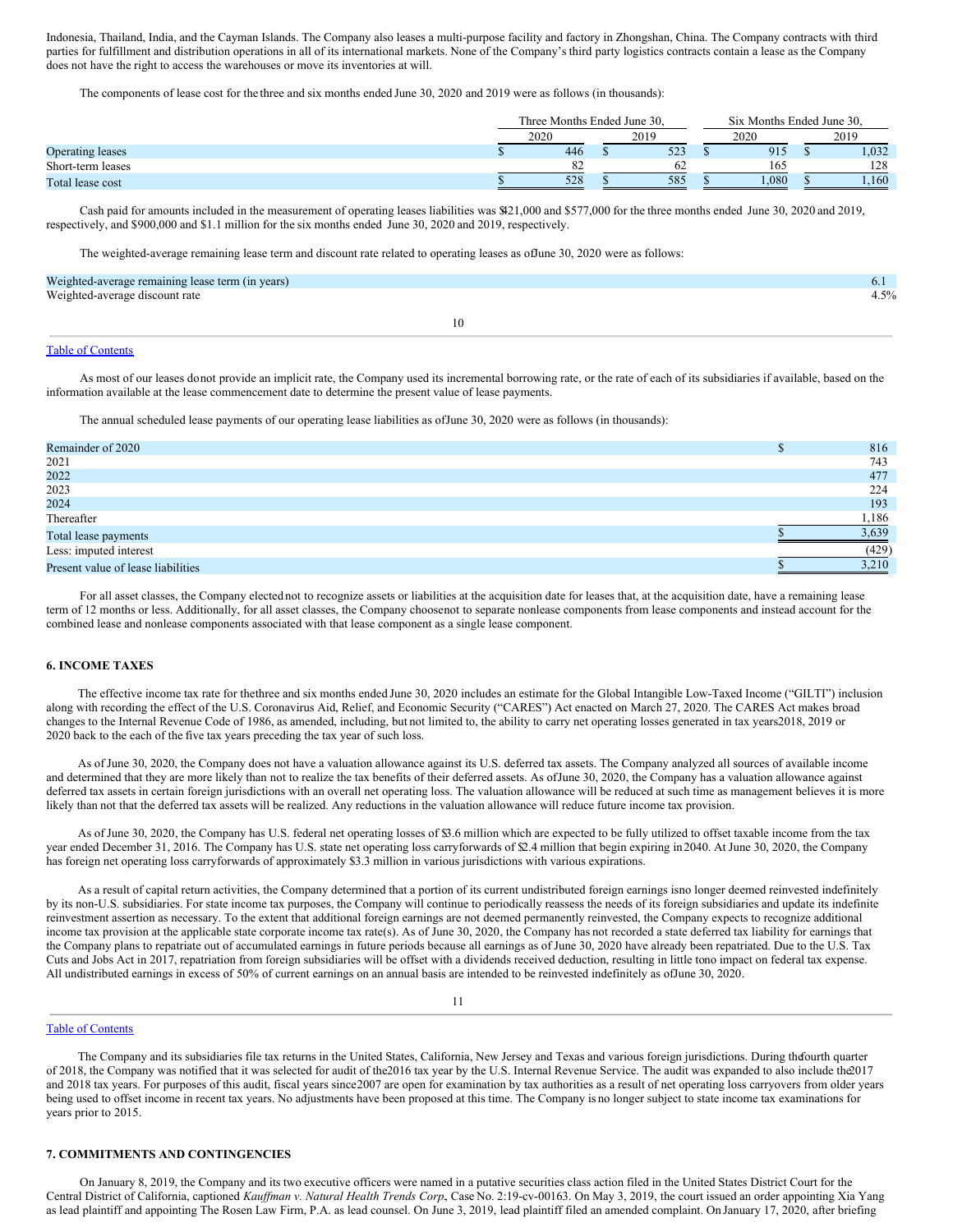and oral argument on the Company's motion to dismiss, the court issued an order dismissing the entire action with prejudice and ordering that judgment be entered for defendants. On February 14, 2020, plaintiff filed a notice of appeal to the Ninth Circuit Court of Appeals. On April 9, 2020, plaintiff filed a stipulated motion for voluntary dismissal of her appeal, concluding this matter.

The SEC is conducting a non-public investigation to determine whether there have been violations of the federal securities laws relating to the trading of the Company's securities and/or its public disclosures. The Company has fully cooperated with the SEC and continues to do so. The amount of time needed to resolve this matter is uncertain, and the Company cannot predict the outcome or whether it will face additional governmental inquiries or other actions.

# **8. STOCKHOLDERS' EQUITY**

#### *Dividends*

The following table summarizes the Company's cash dividend activity for thesix months ended June 30, 2020 (in thousands, except per share data):

| <b>Declaration Date</b> | Per Share  | Amount | <b>Record Date</b> | <b>Payment Date</b> |
|-------------------------|------------|--------|--------------------|---------------------|
| February 10, 2020       | 0.20       | 2,285  | February 25, 2020  | March 6, 2020       |
| May 4, 2020             | $\rm 0.20$ | 2.285  | May 19, 2020       | May 29, 2020        |
|                         | 0.40       | 4,570  |                    |                     |

The declaration and payment of any future dividends on shares of common stock will be at the sole discretion of the Company's Board of Directors.

#### *Stock Repurchases*

On January 12, 2016, the Board of Directors authorized an increase to the Company's stock repurchase programfirst approved on July 28, 2015 from \$15.0 million to \$70.0 million. Repurchases are expected to be executed to the extent that the Company's earnings and cash-on-hand allow, and will be made in accordance with all applicable securities laws and regulations, including Rule 10b-18 of the Exchange Act. For all or a portion of the authorized repurchase amount, the Companymay enter into one or more plans that are compliant with Rule10b5-1 of the Exchange Act that are designed to facilitate these purchases. The stock repurchase program doesnot require the Company to acquire a specific number of shares, and may be suspended from time to time or discontinued.

On May 16, 2019, the Company's Board of Directors authorized the Company to proceed with the purchase of up to \$8.0 million in shares of common stock under the foregoing stock repurchase program. In connection therewith, the Company was advised that George K. Broady, a director of the Company and beneficial owner of more than 5% of its outstanding shares of common stock, would participate in the stock repurchase program through The George K. Broad 2012 Irrevocable Trust (the "Broady Trust") on a basis roughly proportional to his family's ownership interest (see Note 9). During May 2019, the Company authorized its broker to proceed with the purchase of shares of the Company's common stock in the open market for a total purchase price of \$4.7 million in accordance with all applicable securities laws and regulations, including Rule 10b-18 of the Exchange Act. The open market repurchases were completed onMay 31, 2019. The stock repurchases, which included both open market purchases and the purchase of shares from the Broady Trust, resulted in the Company purchasing a total of 612,729 shares of its common stock for an aggregate purchase price of \$6.7 million, plus transaction costs.

As of June 30, 2020, \$21.9 million of the \$70.0 million stock repurchase program approved onJuly 28, 2015 and increased on January 12, 2016 remained available for future purchases, inclusive of related estimated income tax.

#### *Restricted Stock*

At the Company's annual meeting of stockholders held on April 7, 2016, the Company's stockholders approved the Natural Health Trends Corp.2016 Equity Incentive Plan (the "2016 Plan") to replace its 2007 Equity Incentive Plan. The2016 Plan allows for the grant of various equity awards including incentive stock options, non-statutory options, stock, stock units, stock appreciation rights and other similar equity-based awards to the Company's employees, officers, non-employee directors, contractors, consultants and advisors of the Company. Up to 2,500,000 shares of the Company's common stock (subject to adjustment under certain circumstances)may be issued pursuant to awards granted. At June 30, 2020, 1,219,583 shares remained available for issuance under the2016 Plan.

12

#### Table of [Contents](#page-0-0)

The following table summarizes the Company's restricted stock activity under the2016 Plan:

|                                |               | Wtd. Avg. Price at |                  |
|--------------------------------|---------------|--------------------|------------------|
|                                | <b>Shares</b> |                    | Date of Issuance |
| Nonvested at December 31, 2019 | 957.682       |                    | 7.34             |
| Vested                         | (195.722)     |                    | 7.53             |
| Nonvested at June 30, 2020     | 761,960       |                    | 7.29             |

*Accumulated Other Comprehensive Loss*

The changes in accumulated other comprehensive loss by component for thesix months of 2020 were as follows (in thousands):

|                                   | <b>Unrealized Gains</b>       |                        |                      |  |          |  |  |  |
|-----------------------------------|-------------------------------|------------------------|----------------------|--|----------|--|--|--|
|                                   | Foreign Currency              | (Losses) on Available- |                      |  |          |  |  |  |
|                                   | <b>Translation Adiustment</b> |                        | For-Sale Investments |  | Total    |  |  |  |
| Balance, December 31, 2019        | (1,245)                       |                        | (19)                 |  | (1,264)  |  |  |  |
| Other comprehensive income (loss) | (138)                         |                        |                      |  | (120)    |  |  |  |
| Balance, June 30, 2020            | (1,383)                       |                        |                      |  | (1, 384) |  |  |  |

# **9. RELATED PARTY TRANSACTIONS**

The Company is a party to a Royalty Agreement and License with Broady Health Sciences, L.L.C., a Texas limited liability company, ("BHS") regarding the manufacture and sale of a product called ReStor™. George K. Broady, a director of the Company and beneficial owner of more than 5% of its outstanding common stock, is owner of BHS. Under this agreement (as amended), the Company agreed to pay BHS a royalty based on a price per unit in return for the right to manufacture (or have manufactured), market, import, export and sell this product worldwide by or through multi-level marketing or network marketing. Such royalties were \$35,000 and \$29,000 for the three months ended June 30, 2020 and 2019, respectively, and \$50,000 and \$56,000 for the six months ended June 30, 2020 and 2019, respectively. The Company is not required to purchase any product under the agreement, and the agreementmay be terminated under certain circumstances with no notice. An amendment to the agreement effective March 20, 2020 extends the term of the agreement for an additional five years to March 31, 2025, after which it shall be automatically renewed for successive one-year terms unless notice is given by either party at least90 days in advance of the expiration of the then-current term.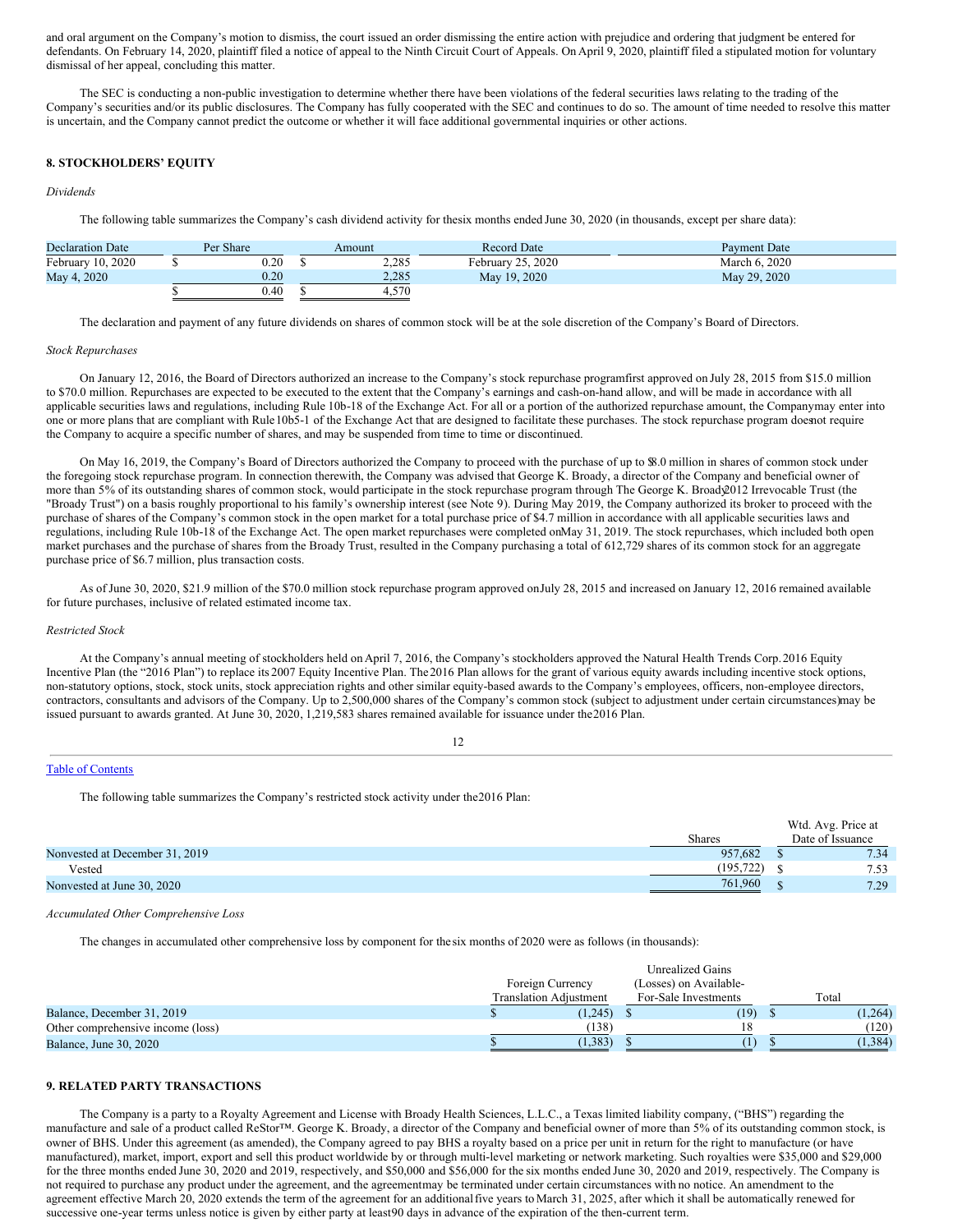The Company procured in China and arranged for shipment to The Aberdeen Group, LLC ("Aberdeen")one order of apparel products in the amount of \$7,100 during the three months ended March 31, 2019. Aberdeen is owned 40% by Sharng Holdings, which is wholly-owned by the Company's president, Chris T. Sharng, and his wife, 40% by Mr. Broady, and 20% by an unrelated third party. Aberdeen promptly paid the Company for the product and shipping cost incurred. Given the Company's provision of such product sourcing service to Aberdeen, Aberdeen also paid the Company a market-based fee consistent with the provision of such service of \$420. The Company analyzed the nature of the transaction with Aberdeen to determine whether it could be construed a violation under the guidelines of Section 402 of the Sarbanes-Oxley Act of 2002. The Company, through advice from its legal counsel, concluded that there isnot a reasonable possibility that the transaction with Aberdeen would be deemed a violation of Section 402. This relationship between the Company and Aberdeen ceased following the completion of this transaction.

On May 17, 2019, the Company entered into a Stock Repurchase Agreement with The George K. Broady2012 Irrevocable Trust ("Broady Trust"). Mr. Broady is the trustee and a beneficiary of the Broady Trust. The Stock Repurchase Agreement, which the Company and the Broady Trust entered into in accordance with Rule 10b5-1 under the Securities Exchange Act of 1934, provided for the Company's purchase of common stock from the Broady Trust in off-the-market, private transactions at a rate of 0.4105 times the number of shares purchased by the Company's broker in conjunction with the stock repurchase program authorized by the Company's Board of Directors on May 16, 2019. The Company's purchases from the Broady Trust concluded onMay 31, 2019, were completed at a per share purchase price equal to the weighted average price per share paid by the Company's broker in its open-market purchases, and resulted in the purchase of 178,324 shares of common stock for an aggregate purchase price of \$1.9 million. See Note 8.

13

#### **10. SEGMENT INFORMATION**

The Company sells products to a member network that operates in a seamless manner from market to market, except for the China market where it sells to some consumers through an e-commerce platform, and the Russia and Kazakhstan market where the Company's engagement of a third-party service provider results in a different economic structure than its other markets. Otherwise, the Company believes that all of its other operating segments have similar economic characteristics and are similar in the nature of the products sold, the product acquisition process, the types of customers products are sold to, the methods used to distribute the products, and the nature of the regulatory environment. Therefore, the Company aggregates its other operating segments (including its Hong Kong operating segment) into a single reporting segment (the "Primary Reporting Segment").

The Company reviews its net sales and operating income (loss) by operating segment, and reviews its assets and capital expenditures on a consolidated basis andnot by operating segment. As such, net sales and operating income (loss) are presented by reportable segment and assets and capital expenditures by operating segment are not presented. Segment operating income (loss) is adjusted for certain direct costs and commission allocation.

The Company's operating information by geographic area are as follows (in thousands):

|                                                      |     | Three Months Ended June 30, |     |         |      | Six Months Ended June 30, |               |          |  |
|------------------------------------------------------|-----|-----------------------------|-----|---------|------|---------------------------|---------------|----------|--|
|                                                      |     | 2020                        |     | 2019    |      | 2020                      |               | 2019     |  |
| Net sales:                                           |     |                             |     |         |      |                           |               |          |  |
| Primary Reporting Segment                            | \$  | 15,416                      | \$  | 22,671  | S    | 29,424                    | <sup>\$</sup> | 40,725   |  |
| China                                                |     | 818                         |     | 557     |      | 1,516                     |               | 1,613    |  |
| Russia and Kazakhstan                                |     | 170                         |     | 200     |      | 412                       |               | 418      |  |
| Total net sales                                      |     | 16,404                      |     | 23,428  |      | 31,352                    |               | 42,756   |  |
| Income (loss) from operations:                       |     |                             |     |         |      |                           |               |          |  |
| Primary Reporting Segment                            | \$. | 2,008                       | \$. | 3,710   | - \$ | 3,323                     | <sup>\$</sup> | 4,532    |  |
| China                                                |     | 13                          |     | (424)   |      | (70)                      |               | (735)    |  |
| Russia and Kazakhstan                                |     | 104                         |     | (31)    |      | 22                        |               | (56)     |  |
| Total income from operations for reportable segments |     | 2.125                       |     | 3,255   |      | 3.275                     |               | 3,741    |  |
| Unallocated corporate expenses                       |     | (1,942)                     |     | (3,259) |      | (4,540)                   |               | (6, 454) |  |
| Other income, net                                    |     | 125                         |     | 373     |      | 218                       |               | 805      |  |
| Income (loss) before income taxes                    |     | 308                         |     | 369     |      | (1,047)                   |               | (1,908)  |  |

The Company's net sales by geographic area are as follows (in thousands):

|                                    |              | Three Months Ended June 30, |     |        |               | Six Months Ended June 30, |      |        |  |
|------------------------------------|--------------|-----------------------------|-----|--------|---------------|---------------------------|------|--------|--|
|                                    | 2020<br>2019 |                             |     |        | 2020          |                           | 2019 |        |  |
| Net sales from external customers: |              |                             |     |        |               |                           |      |        |  |
| <b>United States</b>               |              | 372                         | \$. | 514    | <sup>\$</sup> | 863                       | S    | 1,055  |  |
| Canada                             |              | 143                         |     | 210    |               | 404                       |      | 496    |  |
| Peru                               |              | 238                         |     | 669    |               | 598                       |      | 1,357  |  |
| Hong Kong1                         |              | 13,693                      |     | 19,524 |               | 25,106                    |      | 34,890 |  |
| China                              |              | 818                         |     | 557    |               | 1,516                     |      | 1,613  |  |
| Taiwan                             |              | 550                         |     | 1,057  |               | 1,490                     |      | 1,691  |  |
| South Korea                        |              | 41                          |     | 84     |               | 168                       |      | 190    |  |
| Russia and Kazakhstan              |              | 170                         |     | 200    |               | 412                       |      | 418    |  |
| Europe                             |              | 255                         |     | 331    |               | 488                       |      | 674    |  |
| Other foreign countries            |              | 124                         |     | 282    |               | 307                       |      | 372    |  |
| Total net sales                    |              | 16.404                      |     | 23,428 |               | 31,352                    |      | 42,756 |  |

1 Substantially all of our Hong Kong revenues are derived from the sale of products that are delivered to members in China. See "Item A. Risk Factors" in this report and *in our most recent Annual Report on Form 10-K.*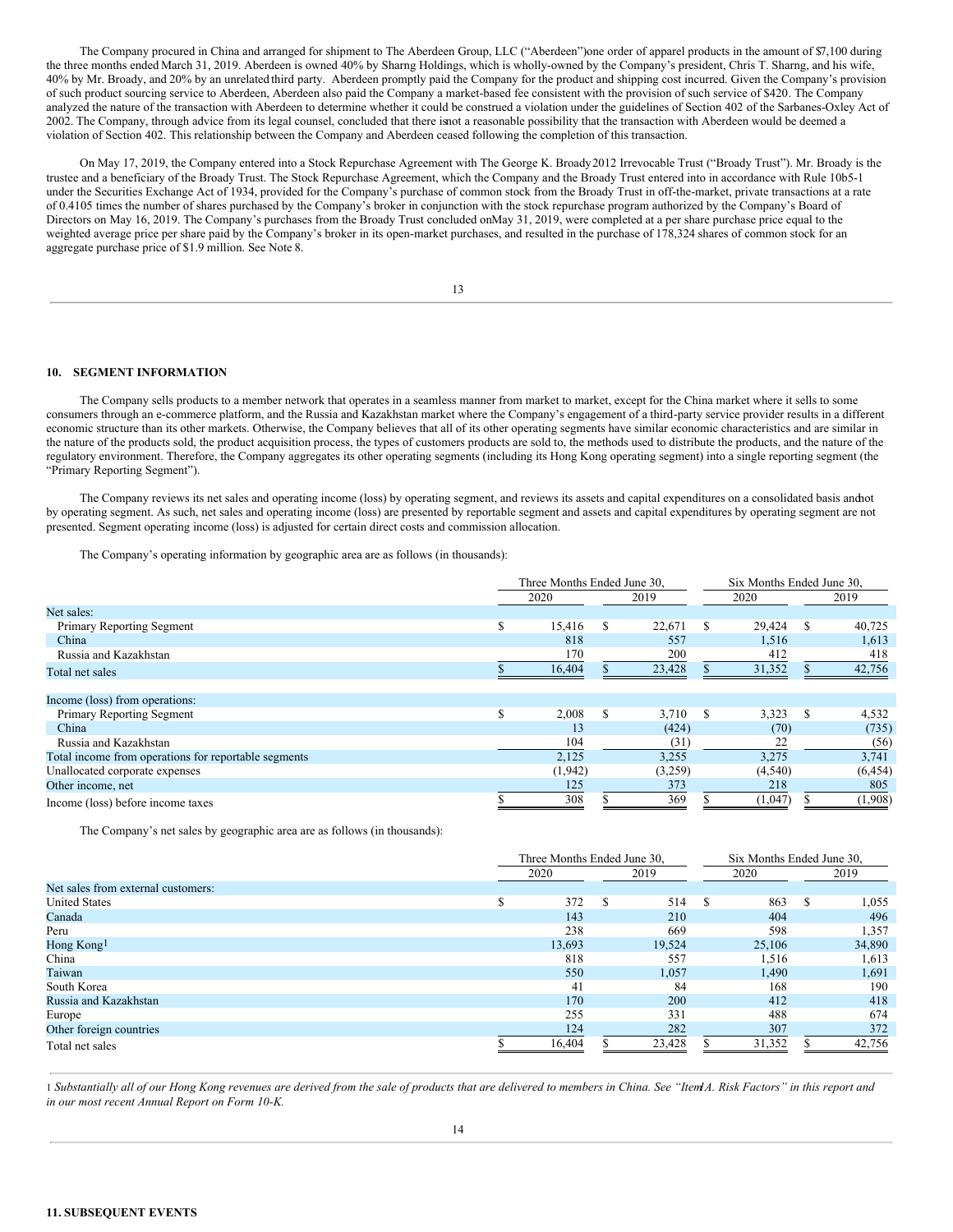Effective July 1, 2020, the Company modified the terms of one of its Hong Kong office leases. See Note5.

On August 3, 2020, the Board of Directors declared a quarterly cash dividend of \$0.20 on each share of common stock outstanding. The dividend will be payable on August 28, 2020 to stockholders of record on August 18, 2020. The declaration and payment of any future dividends on shares of common stock will be at the sole discretion of the Company's Board of Directors.

15

# **Item 2. MANAGEMENT'S DISCUSSION AND ANALYSIS OF FINANCIAL CONDITION AND RESULTS OF OPERATIONS**

### **Business Overview**

We are an international direct-selling and e-commerce company. Subsidiaries controlled by us sell personal care, wellness, and "quality of life" products under the "NHT Global" brand. Our wholly-owned subsidiaries have an active physical presence in the following markets: the Americas, which consists of the United States, Canada, Cayman Islands, Mexico and Peru; Greater China, which consists of Hong Kong, Taiwan and China; Southeast Asia, which consists of Singapore, Malaysia, Thailand and Vietnam; South Korea; Japan; India; and Europe. We also operate in Russia and Kazakhstan through our engagement with a local service provider.

As of June 30, 2020, we were conducting business through 54,370 active members, compared to 56,490 three months ago and 78,280 a year ago. We consider a member "active" if they have placed at least one product order with us during the preceding year. Our priority is to focus our resources in our most promising markets, which we consider to be Greater China and countries where our existing members have the connections to recruit prospects and sell our products, such as Southeast Asia, India, South America and Europe.

We generate approximately 95% of our net sales from subsidiaries located outside the Americas, with sales of our Hong Kong subsidiary representing 84% of net sales in the latest fiscal quarter. Because of the size of our foreign operations, operating results can be impacted negatively or positively by factors such as foreign currency fluctuations, and economic, political and business conditions around the world. In addition, our business is subject to various laws and regulations, in particular, regulations related to direct selling activities that create uncertain risks for our business, including improper claims or activities by our members and potential inability to obtain necessary product registrations. We have identified certain matters of potential noncompliance and are working on a continuing basis to satisfactorily address such matters. For further information regarding some of the risks associated with the conduct of our business in China and Hong Kong, see generally in "Item 1A. Risk Factors" in our Annual Report on Form 10-K for the year ended December 31, 2019, and more specifically under the captions "Because our Hong Kong operations account for a substantial portion of our overall business...", "Our Hong Kong operations are being adversely affected by recent political and social developments in Hong Kong...", and "Our operations in China are subject to compliance with a myriad of applicable laws and regulations...".

China has been and continues to be our most important business development project. We operate an e-commerce direct selling model in Hong Kong that generates revenue derived from the sale of products to members in Hong Kong and elsewhere, including China. Substantially all of our Hong Kong revenues are derived from the sale of products that are delivered to members in China. Through a separate Chinese entity, we operate an e-commerce retail platform in China. We believe that neither of these activities require a direct selling license in China, which we do not currently hold. We previously submitted a preliminary application for a direct selling license in China in August 2015, but in 2019 a Chinese governmental authority recommended that we withdraw our application. We understand that the governmental authorities recommended that other companies with pending direct selling license applications also withdraw their applications. We applied to withdraw our application in November 2019, and the governmental authorities approved the withdrawal of our application shortly thereafter. In connection with the withdrawal of our application, we received a refund in March 2020 of a consumer protection fund deposit of CNY 20 million (\$2.9 million) that we made upon the submission of our application. We expect to reapply for a direct selling license in China when we believe that circumstances are again ripe for doing so. If we are ultimately able to obtain a direct selling license in China, we believe that the incentives inherent in the direct selling model in China would incrementally benefit our existing business. We do not expect that any increased sales in China derived from obtaining a direct selling license would initially be material and, in any event may be partially offset by the higher fixed costs associated with the establishment and maintenance of required service centers, branch offices, manufacturing facilities, certification programs and other legal requirements. We are unable to predict whether and when we will be successful in obtaining a direct selling license to operate in China, and if we are successful, when we will be permitted to conduct direct selling operations and whether such operations would be profitable.

16

#### Table of [Contents](#page-0-0)

On January 8, 2019, the Chinese government announced a 100-day campaign focused on companies involved in the sale of food, equipment, daily necessities, small home electrical appliances and services that are claimed to promote health. The Chinese government ministries in charge of this campaign indicated that they are targeting illegal practices in the industry, particularly the manufacture and sale of counterfeit and substandard products, and false advertising and misleading claims as to the health benefits of products and services. It is understood that the campaign is specifically focused on the business practices of direct selling companies. During the campaign, we understand that the government is not issuing any additional direct selling licenses, is not issuing certifications of quality or other approvals of various healthcare products, is reviewing its regulatory oversight of the industry, and is prohibiting companies from conducting large distributor meetings. Since it was implemented, the campaign and associated negative media coverage have had a significant adverse impact on our business, as consumers have widely curtailed their purchases within the affected industries. We, like some of our peers, voluntarily decided in January 2019 to temporarily suspend our member activities, such as product roadshows, product trainings and larger company-sponsored events, in China. We did this because we have learned that the 100-day campaign was announced in broad outlines by the central government, and the interpretation and enforcement of the campaign was delegated to the provincial and local governments. We consider it a top priority for our business to develop an understanding of and cooperate with all levels and jurisdictions of the government agencies, and did not want to run the risk of being inadvertently entangled in government enforcement actions as the provincial and local governments formulate and implement their interpretive guidance and rule-making. Although the 100-day campaign was due to expire on or about April 18, 2019, we are not aware of any information indicating that the campaign has formally concluded. However, on August 27, 2019, the Chinese government announced that it would conduct a "look-back review" to evaluate the 100-day campaign. As part of this review, we understand that various Chinese governmental agencies formed a working group to assess the 100-day campaign, particularly focusing on the health market and its supervision in certain provinces. We understand that during September 2019 the working group evaluated the performance and results of a number of organizations and governmental departments in these provinces and made recommendations for various improvements. It was noted that each province had opened a number of investigative cases, had successfully closed numerous cases, and had imposed various fines and penalties. We understand that the look-back review continued after September 2019, and we are not aware that this review has been completed. As a result, the business environment for health product companies operating in China continues to be challenging, which has recently been exacerbated by negative social media sentiment expressed for these types of companies. Our suspension of member activities currently remains in effect, and it may be necessary or advisable to repeat this or similar actions from time to time in the future. We believe that the campaign, as well as its extension and aftermath (including the look-back review), will continue to negatively impact our business in China in the near-term, but will ultimately benefit us and Chinese consumers in the long-term as purveyors of substandard products are driven from the market.

In late 2019 or early 2020 an outbreak of the coronavirus (COVID-19) was first identified in Wuhan, China. The coronavirus has since spread within China and in many countries around the world, and on March 11, 2020 the World Health Organization declared the coronavirus outbreak a global pandemic. The outbreak caused the Chinese government to implement powerful measures to control the virus, such as requiring businesses to close throughout various areas of China and restricting public gatherings and certain travel within the country. We conduct significant business in or near Wuhan and in 2019 generated approximately 81% of our revenue in Hong Kong, substantially all of which was derived from the sale of products to members in China. The Chinese government has recently taken steps to reduce some of the restrictive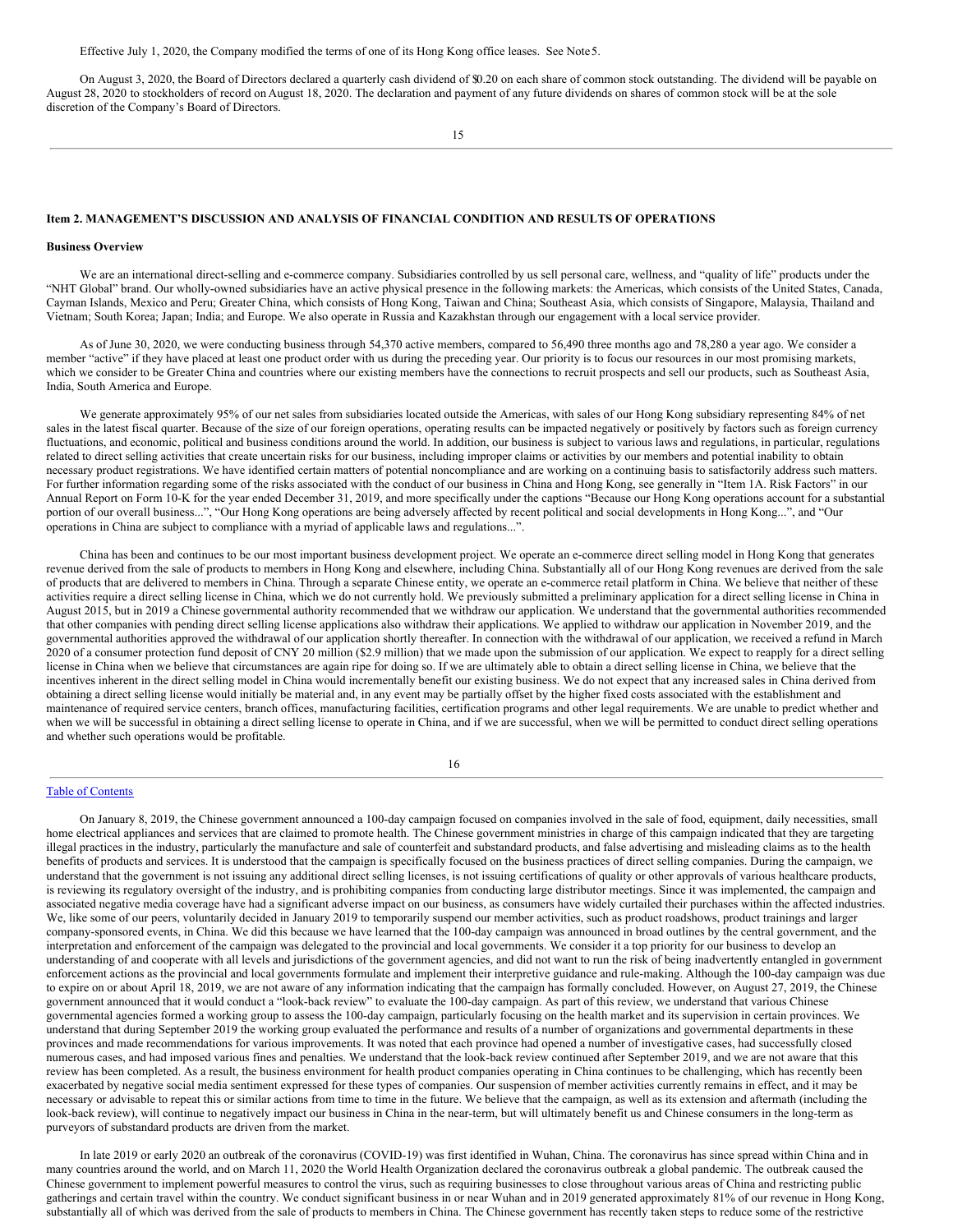measures that it imposed to control the coronavirus, while the governments of other countries in which we operate are working at various stages in their efforts to control the virus. The scope and impact of the pandemic and related control measures are uncertain, but we are taking steps to adapt some of our marketing programs, such as relying on certain product promotions and webcast training, to overcome the physical restrictions imposed in response to the outbreak. We also determined to cancel both of our major member events planned for 2020, as protecting the health and safety of our members, employees, and customers remains paramount. The severity of the impact on us of the pandemic will depend on future developments, including the duration and spread of the virus, and related control measures, which we are unable to accurately predict. Regardless, these disruptions have materially negatively impacted our financial results for the first two fiscal quarters of 2020, and we expect that our financial results for the remaining fiscal quarters of 2020 may be adversely affected. These disruptions have also adversely affected the operations of some of our third party logistics providers, and we expect that the future operations of these logistics providers and other third parties with whom we work may be adversely affected by these disruptions. We will continue to assess the operational and financial impact of the coronavirus pandemic for the remainder of the year. See "Item 1A. Risk Factors - Epidemics, such as the 2020 coronavirus outbreak, or natural disasters, terrorists attacks or acts of war…" in our most recent Annual Report on Form 10-K.

Recent political and social developments in Hong Kong are also adversely affecting our Hong Kong operations. Hong Kong has historically served as a key location for meetings and events for our members, but these developments recently led us to curtail the number and scope of such meetings and events. These recent developments in Hong Kong, along with our currently effective suspension of member activities in China, are negatively impacting our business.

17

#### Table of [Contents](#page-0-0)

To date, the recently enacted tariffs and the trade disputes between the United States and China have not materially impacted our business, although they may have negatively impacted the value of the Chinese yuan, which has in turn negatively affected our Hong Kong revenues because the prices at which our Chinese members can purchase our products have effectively increased. In the event that political and trade tensions involving the United States, China and Hong Kong continue or intensify, our business could be negatively impacted in the future. For more information, see "Item 1A. Risk Factors - The China legislature's recent passage of a national security law in Hong Kong..." in this Quarterly Report on Form 10-Q, and "Item 1A. Risk Factors - Recently enacted tariffs, other potential changes to tariff and import/export regulations, and ongoing trade disputes between the United States and other jurisdictions, particularly China…" in our most recent Annual Report on Form 10-K.

Our Hong Kong net sales (substantially all of which were derived from products shipped to members residing in China) for the first six months of 2020 were substantially lower than the comparable period in 2019, and it's likely that we will experience continued lower net sales on a year-over-year basis for the foreseeable future. The substantial decline in net sales during the first six months of 2020 resulted in a net loss for the six-month period ended June 30, 2020, as well as negative cash flows and a decreasing cash balance. We anticipate that our financial performance will be adversely impacted for the foreseeable future.

## **Statement of Operations Presentation**

We mainly derive revenue from sales of products. Substantially all of our product sales are to independent members at published wholesale prices. Product sales are recognized when the products are shipped and title passes to independent members, which generally is upon our delivery to the carrier that completes delivery to the members. We estimate and accrue a reserve for product returns based on our return policies and historical experience. We bill members for shipping charges and recognize the freight revenue in net sales. We have elected to account for shipping and handling activities performed after title has passed to members as a fulfillment cost, and accrue for the costs of shipping and handling if revenue is recognized before the contractually obligated shipping and handling activities occurs. Event and training revenue is deferred and recognized as the event or training occurs.

Cost of sales consists primarily of products purchased from third-party manufacturers, freight cost for transporting products to our foreign subsidiaries and shipping products to members, import duties, packing materials, product royalties, costs of promotional materials sold to our members at or near cost, and provisions for slow moving or obsolete inventories. Cost of sales also includes purchasing costs, receiving costs, inspection costs and warehousing costs.

Member commissions are our most significant expense and are classified as an operating expense. Under our compensation plan, members are paid weekly commissions by our subsidiary in which they are enrolled, generally in their home country currency, for product purchases by their down-line member network across all geographic markets. Our China subsidiary maintains an e-commerce retail platform and does not pay commissions, although our Chinese members may participate in our compensation plan through our other subsidiaries. This "seamless" compensation plan enables a member located in one country to enroll other members located in other countries where we are authorized to conduct our business. Currently, there are basically two ways in which our members can earn income:

- through commissions paid on the accumulated bonus volume from product purchases made by their down-line members and customers; and
- through retail profits on sales of products purchased by members at wholesale prices and resold at retail prices (for purchasers in some of our smaller markets and purchasers from our China subsidiary, sales are for personal consumption only and income may not be earned through retail profits).

Each of our products is designated a specified number of bonus volume points. Commissions are based on total personal and group bonus volume points per weekly sales period. Bonus volume points are essentially a percentage of a product's wholesale price. As the member's business expands from successfully enrolling other members who in turn expand their own businesses by selling product to other members, the member receives higher commissions from purchases made by an expanding down-line network. In some of our markets, to be eligible to receive commissions, a member may be required to make nominal monthly or other periodic purchases of our products. Certain of our subsidiaries do not require these nominal purchases for a member to be eligible to receive commissions. In determining commissions, the number of levels of down-line members included within the member's commissionable group increases as the number of memberships directly below the member increases.

# 18

#### Table of [Contents](#page-0-0)

Under our current compensation plan, certain of our commission payouts may be limited to a hard cap dollar amount per week or a specific percentage of total product sales. In some markets, commissions may be further limited. In some markets, we also pay certain bonuses on purchases by up to three generations of personally sponsored members, as well as bonuses on commissions earned by up to seven generations of personally sponsored members. Members can also earn additional income, trips and other prizes in specific time-limited promotions and contests we hold from time to time. Member commissions are dependent on the sales mix and, for the first six months of 2020 and 2019, represented 44% and 49%, respectively, of net sales. Occasionally, we make modifications and enhancements to our compensation plan to help motivate members, which can have an impact on member commissions. We may also enter into performance-based agreements for business or market development, which can result in additional compensation to specific members.

Selling, general and administrative expenses consist of administrative compensation and benefits, travel, credit card fees and assessments, professional fees, certain occupancy costs, and other corporate administrative expenses (including stock-based compensation). In addition, this category includes selling, marketing, and promotion expenses (including the costs of member training events and conventions that are designed to increase both product awareness and member recruitment). Because our various member conventions are not always held at the same time each year, interim period comparisons will be impacted accordingly.

The functional currency of our international subsidiaries is generally their local currency. Local currency assets and liabilities are translated at the rates of exchange on the balance sheet date, and local currency revenues and expenses are translated at average rates of exchange during the period. Equity accounts are translated at historical rates. The resulting translation adjustments are recorded directly into stockholders' equity.

Sales by our foreign subsidiaries are generally transacted in the respective local currencies and are translated into U.S. dollars using average rates of exchange for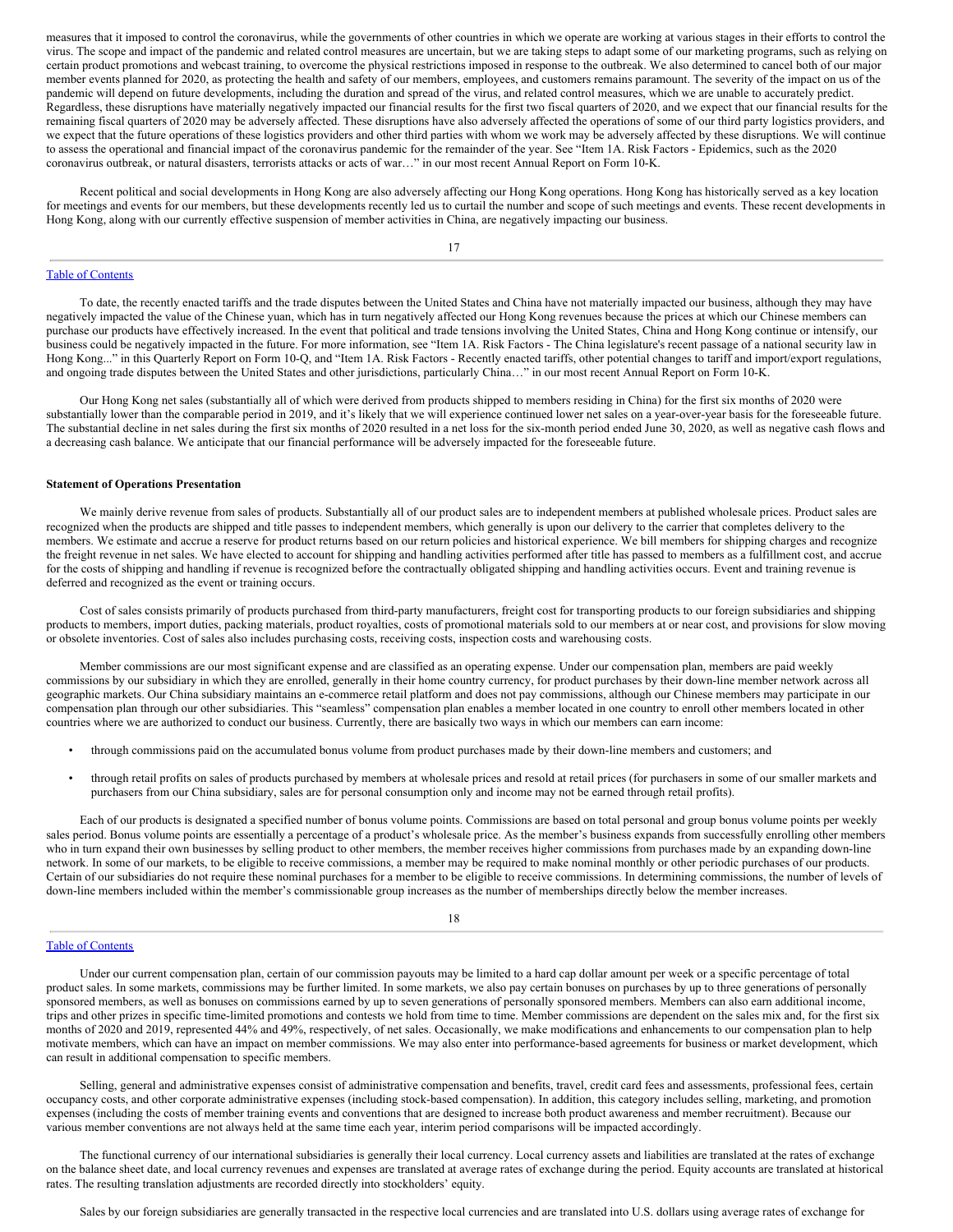each monthly accounting period to which they relate. Most of our product purchases from third-party manufacturers are transacted in U.S. dollars. Consequently, our sales and net earnings are affected by changes in currency exchange rates, with sales and earnings generally increasing with a weakening U.S. dollar and decreasing with a strengthening U.S. dollar.

# **Results of Operations**

The following table sets forth our operating results as a percentage of net sales for the periods indicated.

|                                              | Three Months Ended June 30, |        | Six Months Ended June 30, |           |  |  |
|----------------------------------------------|-----------------------------|--------|---------------------------|-----------|--|--|
|                                              | 2020                        | 2019   | 2020                      | 2019      |  |  |
| Net sales                                    | 100.0%                      | 100.0% | 100.0%                    | 100.0%    |  |  |
| Cost of sales                                | 29.4                        | 23.1   | 29.8                      | 24.9      |  |  |
| Gross profit                                 | 70.6                        | 76.9   | 70.2                      | 75.1      |  |  |
| Operating expenses:                          |                             |        |                           |           |  |  |
| Commissions expense                          | 43.4                        | 48.7   | 43.7                      | 48.9      |  |  |
| Selling, general and administrative expenses | 26.1                        | 28.3   | 30.5                      | 32.6      |  |  |
| Total operating expenses                     | 69.5                        | 77.0   | 74.2                      | 81.5      |  |  |
| Income (loss) from operations                | 1.1                         | (0.1)  | (4.0)                     | (6.4)     |  |  |
| Other income, net                            | 0.8                         | 1.6    | 0.7                       | 1.9       |  |  |
| Income (loss) before income taxes            | 1.9                         | 1.5    | (3.3)                     | (4.5)     |  |  |
| Income tax provision (benefit)               | 1.7                         | (0.1)  | (1.6)                     | (0.9)     |  |  |
| Net income (loss)                            | 0.2%                        | 1.6%   | (1.7)%                    | $(3.6)\%$ |  |  |
|                                              |                             |        |                           |           |  |  |

19

# Table of [Contents](#page-0-0)

*Net Sales*

The following table sets forth revenue by market for the periods indicated (in thousands):

|                       | Three Months Ended June 30. |        |  |        | Six Months Ended June 30. |  |        |         |  |        |        |
|-----------------------|-----------------------------|--------|--|--------|---------------------------|--|--------|---------|--|--------|--------|
|                       | 2020                        |        |  | 2019   |                           |  | 2020   |         |  | 2019   |        |
| Americas <sup>1</sup> | 753                         | 4.6%   |  | 1,393  | 5.9%                      |  | 1,865  | $5.9\%$ |  | 2,908  | 6.8%   |
| Hong Kong2            | 13,693                      | 83.5   |  | 19,524 | 83.3                      |  | 25,106 | 80.1    |  | 34,890 | 81.6   |
| China                 | 818                         | 5.0    |  | 557    | 2.4                       |  | 1,516  | 4.8     |  | 1,613  | 3.8    |
| Taiwan                | 550                         | 3.4    |  | 1,057  | 4.5                       |  | 1,490  | 4.8     |  | 1,691  | 3.9    |
| South Korea           | 41                          | 0.2    |  | 84     | 0.4                       |  | 168    | 0.5     |  | 190    | 0.4    |
| Japan                 | 56                          | 0.3    |  | 50     | 0.2                       |  | 114    | 0.4     |  | 94     | 0.2    |
| Singapore             | 24                          | 0.1    |  | 18     | 0.1                       |  | 36     | 0.1     |  | 30     | 0.1    |
| Malaysia              | 33                          | 0.2    |  | 85     | 0.4                       |  | 87     | 0.3     |  | 119    | 0.3    |
| Russia and Kazakhstan | 170                         | 1.0    |  | 200    | 0.8                       |  | 412    | 1.3     |  | 418    | 1.0    |
| Europe                | 255                         | 1.6    |  | 331    | 1.4                       |  | 488    | 1.6     |  | 674    | 1.6    |
| India                 |                             | 0.1    |  | 129    | 0.6                       |  | 70     | 0.2     |  | 129    | 0.3    |
| Total                 | 16,404                      | 100.0% |  | 23,428 | 100.0%                    |  | 31,352 | 100.0%  |  | 42,756 | 100.0% |

1 *United States, Canada, Mexico and Peru*

<sup>2</sup> Substantially all of our Hong Kong revenues are derived from the sale of products that are delivered to members in China. See "Item 1A. Risk Factors" in this report and *in our most recent Annual Report on Form 10-K.*

Net sales were \$16.4 million for the three months ended June 30, 2020 compared with \$23.4 million for the comparable period a year ago, a decrease of \$7.0 million, or 30%. Hong Kong net sales, substantially all of which were derived from the sale of products shipped to members residing in China, decreased \$5.8 million, or 30%, over the comparable period a year ago. The decrease in our net sales primarily resulted from the impact of the coronavirus outbreak in China, and the related powerful measures implemented by the Chinese government to control the virus, including the required closure of some businesses and restrictions on public gatherings and travel. We believe that the decrease in our net sales can also be attributed to the continuing impact of China's 100-day campaign and the related look-back review. Due to both of these factors, the operating environment for our business in China remains restrictive. Outside of our Hong Kong business, net sales decreased \$1.2 million, or 31%, over the comparable three-month period a year ago due primarily to the spread of the coronavirus pandemic and efforts to control it in a number of countries around the world.

Net sales were \$31.4 million for the six months ended June 30, 2020 compared with \$42.8 million for the comparable period a year ago, a decrease of \$11.4 million, or 27%, due to substantially the same factors that adversely affected net sales for the three months ended June 30, 2020.

As of June 30, 2020, deferred revenue was \$2.6 million, which primarily consisted of \$584,000 pertaining to unshipped product orders and \$2.0 million pertaining to auto ship advances.

# *Gross Profit*

Gross profit was 70.6% of net sales for the three months ended June 30, 2020 compared with 76.9% of net sales for the three months ended June 30, 2019, and 70.2% of net sales for the six months ended June 30, 2020 compared with 75.1% of net sales for the six months ended June 30, 2019. The gross profit margin percentage decrease for the three and six month periods ended June 30, 2020 was primarily attributable to higher logistics costs and product promotions.

#### *Commissions*

Commissions were 43.4% of net sales for the three months ended June 30, 2020, compared with 48.7% of net sales for the three month period ended June 30, 2019, and 43.7% of net sales for the six months ended June 30, 2020, compared with 48.9% for the comparable period a year ago. The decrease as a percentage of net sales for the three and six month periods ended June 30, 2020 largely resulted from lower estimated costs for on-going incentive programs.

#### *Selling, General and Administrative Expenses*

Selling, general and administrative expenses were \$4.3 million for the three months ended June 30, 2020 compared with \$6.6 million in the same period a year ago. For the six months ended June 30, 2020, selling, general and administrative expenses were \$9.6 million compared with \$13.9 million for the comparable period a year ago. The decrease in selling, general and administrative expenses during each of the three- and six-month periods as compared to the comparable periods in the prior year is primarily due to lower employee-related expenses and professional fees, as well as a decrease in event costs, as we did not hold a first-half 2020 major event due to the coronavirus outbreak.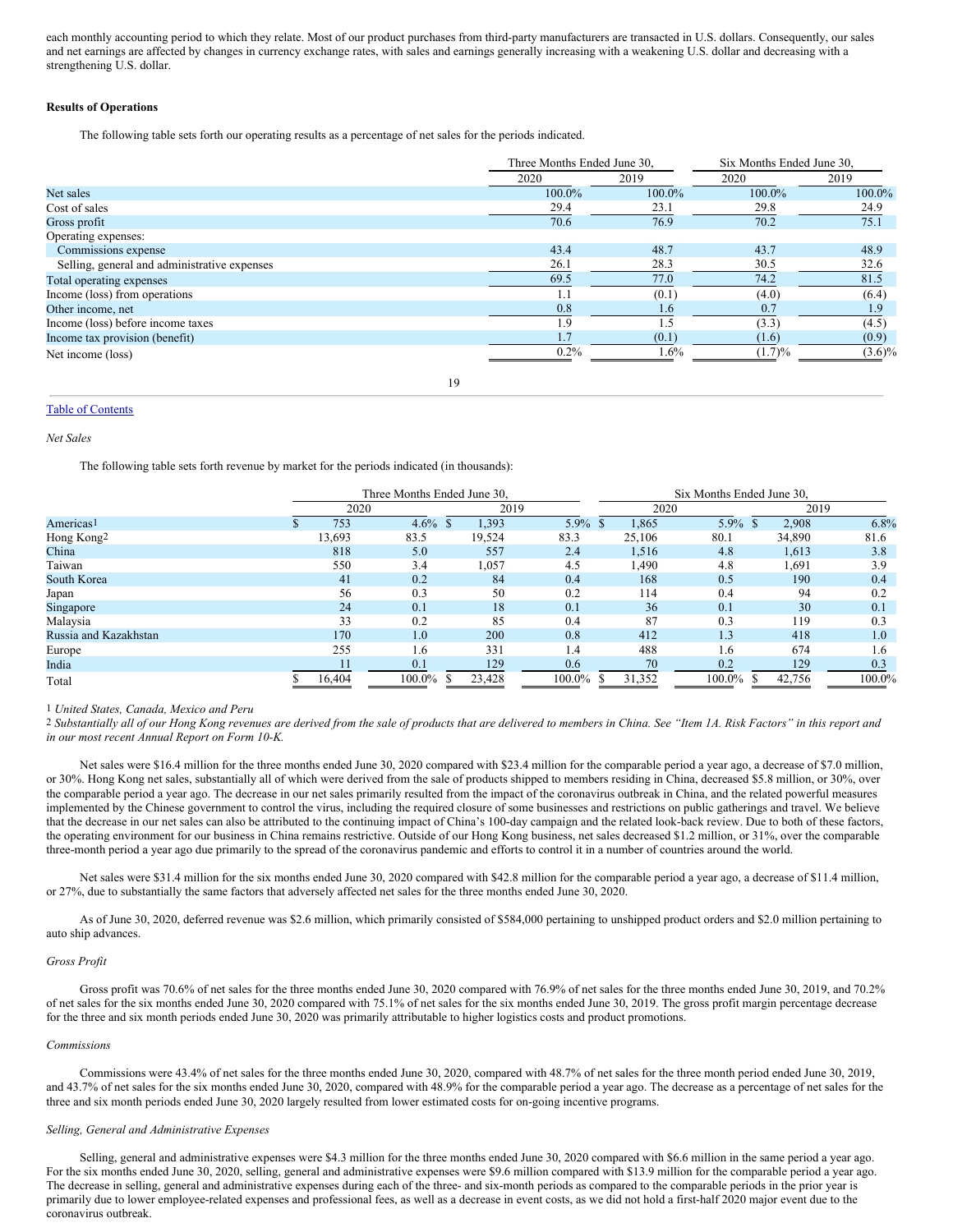## Table of [Contents](#page-0-0)

#### *Income Taxes*

An income tax provision of \$274,000 and an income tax benefit of \$28,000 was recognized during the three month periods ended June 30, 2020 and 2019, respectively. An income tax benefit of \$508,000 and \$382,000 was recognized during the six month periods ended June 30, 2020 and 2019, respectively. The increased tax benefit during 2020 is due primarily to the deferred tax asset adjustment necessary to reflect the net operating losses arising from the 2019 tax year, which is due to the CARES Act enacted in March 2020 (described below under "– Critical Accounting Policies and Estimates – Income Taxes") and are expected to be carried back to offset taxable income in tax year 2016.

#### **Liquidity and Capital Resources**

At June 30, 2020, our cash and cash equivalents totaled \$93.2 million. Total cash and cash equivalents decreased by \$2.8 million from December 31, 2019 to June 30, 2020, primarily due to the dividends paid during the first six months of 2020, offset by the refund received in March 2020 in connection with the withdrawal of our Chinese direct selling license application. We consider all highly liquid investments with original maturities of three months or less, when purchased, to be cash equivalents. As of June 30, 2020, we had \$79.2 million in available-for-sale investments classified as cash equivalents. In addition, cash and cash equivalents included \$12.3 million held in banks located within China subject to foreign currency controls.

As of June 30, 2020, the ratio of current assets to current liabilities was 4.50 to 1.00 and we had \$79.6 million of working capital. Working capital as of June 30, 2020 decreased \$2.4 million compared to our working capital as of December 31, 2019.

Cash used in operations was \$1.0 million for the first six months of 2020 compared with \$15.1 million in the comparable period of 2019. The improvement in operating cash flows resulted primarily from a smaller loss incurred during 2020 and a decrease in accrued commission payments.

Cash flows used in investing activities totaled \$68,000 and \$141,000 during the first six months of 2020 and 2019, respectively.

Cash flows used in financing activities during the first six months of 2020 included the following dividend payments (in thousands, except per share amounts):

| <b>Declaration Date</b> | Per Share |  | Amount | <b>Record Date</b> | <b>Payment Date</b> |  |  |
|-------------------------|-----------|--|--------|--------------------|---------------------|--|--|
| February 10, 2020       | 0.20      |  | 2,285  | February 25, 2020  | March 6, 2020       |  |  |
| May 4, 2020             | 0.20      |  | 2,285  | May 19, 2020       | May 29, 2020        |  |  |
|                         | 0.40      |  | 4.570  |                    |                     |  |  |

Cash flows used in financing activities during the first six months of 2019 included the repurchase of common stock totaling \$6.7 million and dividend payments totaling \$2.7 million.

Subsequent to June 30, 2020, on August 3, 2020, the Board of Directors declared a quarterly cash dividend of \$0.20 on each share of common stock outstanding. The dividend will be payable on August 28, 2020 to stockholders of record on August 18, 2020. The declaration and payment of any future dividends on shares of common stock will be at the sole discretion of the Company's Board of Directors.

On January 12, 2016, the Board of Directors authorized an increase to the Company's stock repurchase program first approved on July 28, 2015 from \$15.0 million to \$70.0 million. Repurchases are expected to be executed to the extent that the Company's earnings and cash-on-hand allow, and are made in accordance with all applicable securities laws and regulations, including Rule 10b-18 of the Exchange Act. For all or a portion of the authorized repurchase amount, the Company may enter into one or more plans that are compliant with Rule 10b5-1 of the Exchange Act that are designed to facilitate these purchases. The stock repurchase program does not require the Company to acquire a specific number of shares, and may be suspended from time to time or discontinued. As of June 30, 2020, \$21.9 million of the \$70.0 million stock repurchase program approved on July 28, 2015 and increased on January 12, 2016 remained available for future purchases, inclusive of related estimated income tax.

We believe that our existing internal liquidity, supported by cash on hand and cash flows from operations should be adequate to fund normal business operations and address our financial commitments for the foreseeable future.

We do not have any significant unused sources of liquid assets. If necessary, we may attempt to generate more funding from the capital markets, but currently we do not believe that will be necessary.

21

#### Table of [Contents](#page-0-0)

Our priority is to focus our resources on investing in our most important markets, which we consider to be Greater China and countries where our existing members may have the connections to recruit prospects and sell our products, such as Southeast Asia, India, South America and Europe. We will continue to invest in our Mainland China entity for such purposes as establishing China-based manufacturing capabilities, increasing public awareness of our brand and our products, sourcing more Chinesemade products, building a chain of service stations, opening additional Healthy Lifestyle Centers or branch offices, adding local staffing and other requirements for a China direct selling license application.

#### **Critical Accounting Policies and Estimates**

A summary of our significant accounting policies is provided in Note 1 of the Notes to Consolidated Financial Statements in "Item 8. Financial Statements and Supplementary Data" of our Annual Report on Form 10-K filed with the United States Securities and Exchange Commission (SEC) on March 9, 2020. The preparation of financial statements in accordance with accounting principles generally accepted in the United States of America requires management to make estimates and assumptions that affect the reported amounts of assets and liabilities and the disclosure of contingent assets and liabilities at the date of the consolidated financial statements and the reported amounts of revenues and expenses during the reported period. The process of determining significant estimates is fact specific and takes into account historical experience and current and expected economic conditions. To the extent that there are material differences between the estimates and actual results, future results of operations will be affected.

Critical accounting policies and estimates are defined as both those that are material to the portrayal of our financial condition and results of operations and as those that require management's most subjective judgments. Management believes our critical accounting policies and estimates are those related to revenue recognition, as well as those used in the determination of liabilities related to member commissions and income taxes.

*Revenue Recognition*. All revenue is recognized when the performance obligations under a contract are satisfied. Product sales are recorded when the products are shipped and title passes to independent members. Product sales to members are made pursuant to a member agreement that provides for transfer of both title and risk of loss upon our delivery to the carrier that completes delivery to the members, which is commonly referred to as "F.O.B. Shipping Point." We primarily receive payment by credit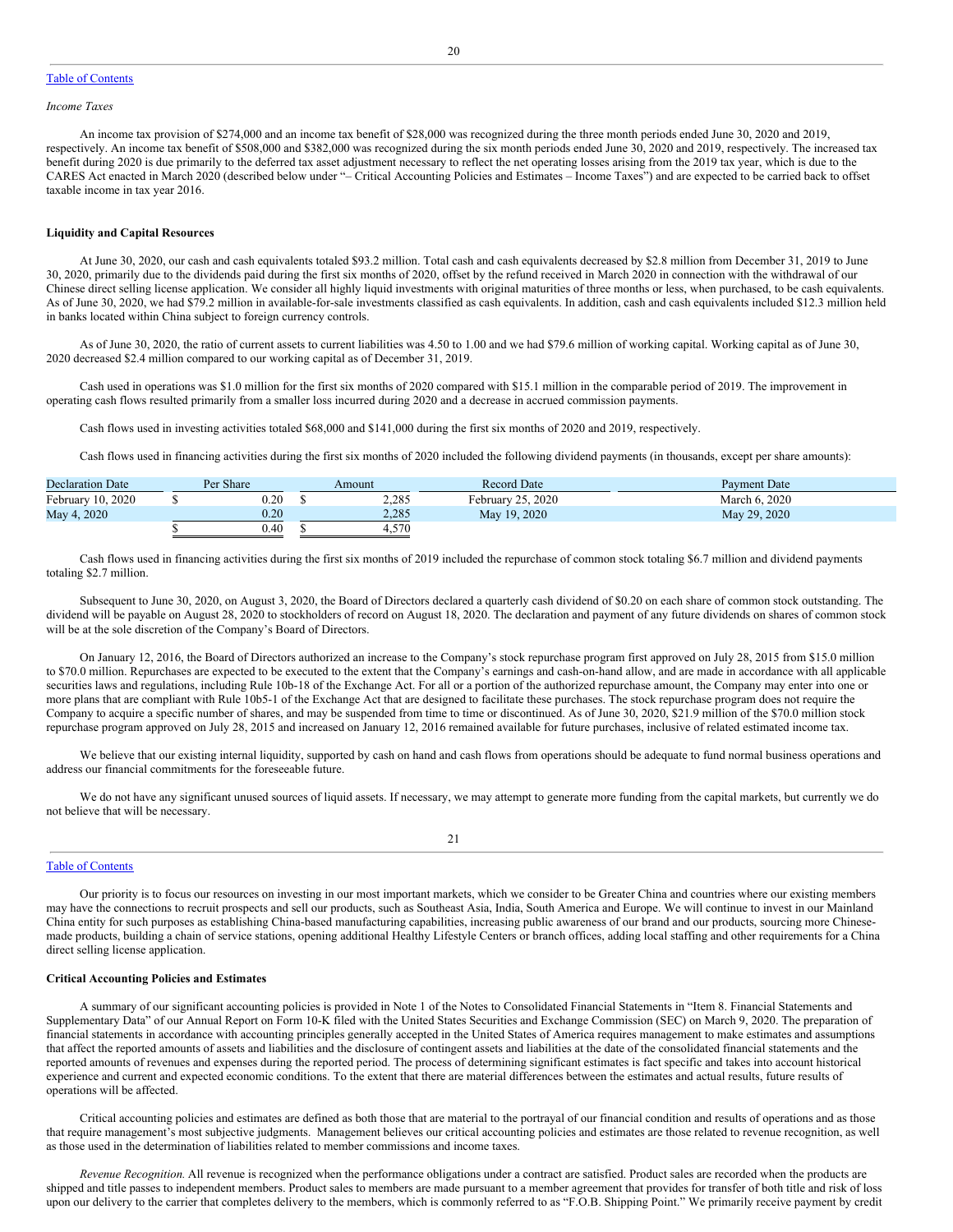card at the time members place orders. Our sales arrangements do not contain right of inspection or customer acceptance provisions other than general rights of return. Amounts received for unshipped product are recorded as deferred revenue. Such amounts totaled \$584,000 and \$2.4 million at June 30, 2020 and December 31, 2019, respectively. Shipping charges billed to members are included in net sales. Costs associated with shipments are included in cost of sales. Event and training revenue is deferred and recognized as the event or training occurs.

Additionally, deferred revenue includes advances for auto ship orders. In certain markets, when a member's cumulative commission income reaches a certain threshold, a percentage of the member's weekly commission is held back as an advance and applied to an auto ship order once the accumulated amount of the advances is sufficient to pay for the pre-selected auto ship package of the member. Such advances were \$2.0 million at June 30, 2020 and December 31, 2019.

*Commissions*. Independent members earn commissions based on total personal and group bonus volume points per weekly sales period. Each of our products are designated a specified number of bonus volume points, which is essentially a percentage of the product's wholesale price. We accrue commissions when earned and as the related revenue is recognized and pay commissions on product sales generally two weeks following the end of the weekly sales period.

Independent members may also earn incentives based on meeting certain qualifications during a designated incentive period, which may range from several weeks to up to a year. For each individual incentive, we estimate the total number of qualifiers as well as the expected per qualifier cost and accrue all costs associated with incentives throughout the qualification period. We regularly review and update, if necessary, the estimates of both qualifiers and cost as more information is obtained during the qualification period. Any resulting change in total cost is recognized over the remaining qualification period. Long-term promotions and incentives (lasting up to one year) can, in particular, result in uncertain ultimate cost. Accrued commissions, including the estimated cost of our international recognition incentive program and other supplemental programs, totaled \$3.1 million and \$2.9 million at June 30, 2020 and December 31, 2019, respectively.

22

### Table of [Contents](#page-0-0)

*Income Taxes.* Deferred income taxes are recognized for differences between the financial reporting and tax bases of assets and liabilities at enacted statutory rates for the years in which the temporary differences are expected to be recovered or settled. We evaluate the probability of realizing the future benefits of any of our deferred tax assets and record a valuation allowance when we believe a portion or all of our deferred tax assets may not be realized. Deferred tax expense or benefit is a result of changes in deferred tax assets and liabilities. Based on the technical merits of our tax position, tax benefits may be recognized if we determine it is more likely than not that our position will be sustained on examination by tax authorities. The complex nature of these estimates requires us to anticipate the likely application of tax law and make judgments on the largest benefit that has a greater than fifty percent likelihood of being realized prior to the completion and filing of tax returns for such periods. As of June 30, 2020, we do not have a valuation allowance against our U.S. deferred tax assets. We maintain a valuation allowance in certain foreign jurisdictions with an overall tax loss. The valuation allowance will be reduced at such time as management believes it is more likely than not that the deferred tax assets will be realized. Any reductions in the valuation allowance will reduce future income tax provision.

Provision for income taxes depends on the statutory tax rates in each of the jurisdictions in which we operate. As a result of capital return activities, we determined that a portion of our current undistributed foreign earnings are no longer deemed reinvested indefinitely by our non-U.S. subsidiaries. The Tax Act, enacted on December 22, 2017 by the U.S. government, required a one-time repatriation tax on certain un-repatriated earnings of foreign subsidiaries at a rate of 15.5% tax on post-1986 foreign earnings held in cash and an 8% rate on all other post-1986 earnings. Due to the adoption of a territorial tax regime, any foreign source portion of a qualified dividend received by a 10% U.S. corporate shareholder is exempt from U.S. federal tax, therefore resulting in any future repatriation having a minimal effect on our effective tax rate. For state income tax purposes, we will continue to periodically reassess the needs of our foreign subsidiaries and update our indefinite reinvestment assertion as necessary. To the extent that additional foreign earnings are not deemed permanently reinvested, we expect to recognize additional income tax provision at the applicable U.S. state corporate tax rate(s). As of June 30, 2020, we have not recorded a state deferred tax liability for earnings to be repatriated in the future because all earnings as of June 30, 2020 have already been repatriated. All undistributed earnings in excess of 50% of current earnings on an annual basis are intended to be reinvested indefinitely as of June 30, 2020.

The U.S. Coronavirus Aid, Relief, and Economic Security ("CARES") Act was enacted on March 27, 2020. The CARES Act was enacted to provide tax relief to companies impacted by the COVID-19 pandemic. In addition to other broad changes, the CARES Act allows for a 5-year carryback period for net operating losses arising in tax years beginning after 2017 and before 2021, effectively taking advantage of differences in tax rate as a result of enactment of the Tax Act. We booked a tax benefit in the quarter ended March 31, 2020 due to the net operating loss generated in the taxable year ended December 31, 2019.

We estimate what our effective tax rate will be for the full fiscal year at each interim reporting period and record a quarterly tax provision based on that estimated effective tax rate. Throughout the year that estimated rate may change based on variations in our business, changes in our corporate structure, changes in the geographic mix and amount of income, applicable tax laws and regulations, communications with tax authorities, as well as our estimated and actual level of annual pre-tax income. We adjust our income tax provision in the reporting period in which the change in our estimated rate occurs so that the year-to-date provision is consistent with the anticipated annual tax rate. The Company's effective tax rate projected for the year ending December 31, 2020 differs from the year ended December 31, 2019 primarily as a result of the CARES Act.

## **Item 3. QUANTITATIVE AND QUALITATIVE DISCLOSURES ABOUT MARKET RISK**

Not applicable under smaller reporting company disclosure rules.

# **Item 4. CONTROLS AND PROCEDURES**

### **Disclosure Controls and Procedures**

Management, with the participation of the Company's principal executive officer and principal financial officer, evaluated the effectiveness of the design and operation of the Company's disclosure controls and procedures (as defined in Rule 13a-15(e) of the Securities Exchange Act of 1934, as amended (the "Exchange Act")) as of June 30, 2020. The Company's disclosure controls and procedures are designed to ensure that information required to be disclosed by the Company in the reports that it files or submits under the Exchange Act is recorded, processed, summarized and reported within the time periods specified in the Securities and Exchange Commission rules and forms, and that such information is accumulated and communicated to management, including the Company's principal executive officer and principal financial officer, as appropriate, to allow timely decisions regarding required disclosure. Based on this evaluation, the principal executive officer and principal financial officer concluded that our disclosure controls and procedures were effective as of June 30, 2020.

#### **Changes in Internal Control over Financial Reporting**

There were no changes in internal control over financial reporting that occurred during the fiscal quarter ended June 30, 2020 that have materially affected, or are reasonably likely to materially affect, internal control over financial reporting.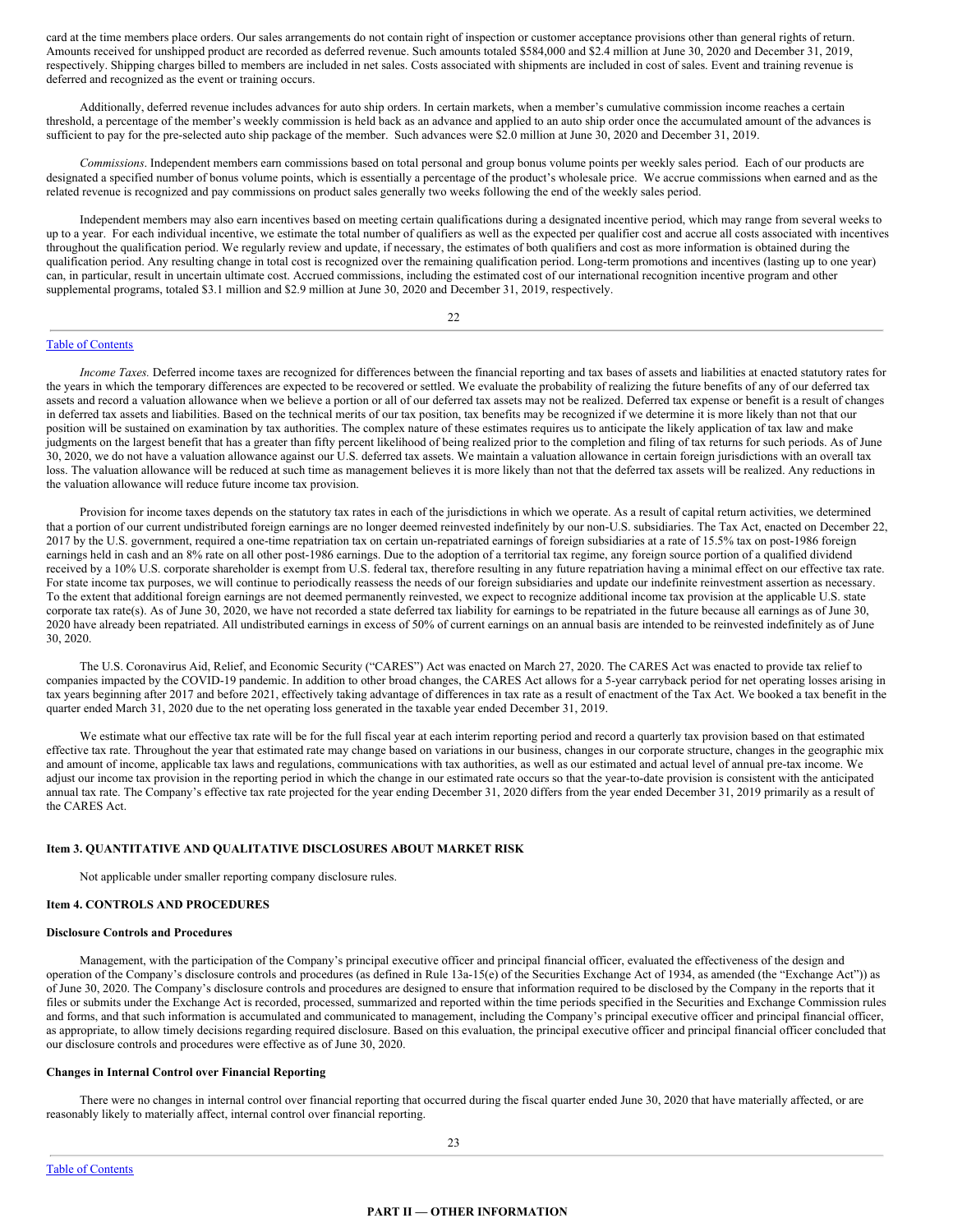# **Item 1. LEGAL PROCEEDINGS**

Reference is made to Part II, Item 1 of the Company's Quarterly Report on Form 10-Q for the quarter ended March 31, 2020 for disclosure of a legal proceeding that has since been concluded.

## **Item 1A. RISK FACTORS**

Our operations and financial results are subject to various risks and uncertainties, including those described in Part I, Item 1A, "Risk Factors" in our Annual Report on Form 10-K for the year ended December 31, 2019, which could adversely affect our business, financial condition, results of operations, cash flows, and the trading price of our common stock. There have been no material changes to our risk factors since our Annual Report on Form 10-K for the year ended December 31, 2019, except that we are now adding the following risk factor:

# The China legislature's recent passage of a national security law in Hong Kong may escalate political and trade tensions involving the U.S., China and Hong **Kong, which could harm our business and adversely affect our financial performance.**

On June 30, 2020, China's legislature passed a national security law that changes the way Hong Kong has been governed since the territory was handed over by England to China in 1997. This law criminalizes secessionist activities, subversion, terrorism, and collusion with a foreign country or with external elements to endanger national security in Hong Kong. The U.S. State Department has announced that the U.S. no longer considers Hong Kong to have significant autonomy from China, and the U.S. administration is taking action to end many of the U.S. government's special trade and economic relations with Hong Kong. Further, on July 14, 2020 the U.S. enacted the Hong Kong Autonomy Act, authorizing the U.S. administration to impose sanctions against individuals and entities determined to materially contribute to the erosion of Hong Kong's autonomy, as well as to punish financial institutions that facilitate certain significant transactions. These and other recent actions may represent an escalation in political and trade tensions involving the U.S, China and Hong Kong, which could harm our business. A continued deterioration in these political or economic relations or other future unforeseen problems could disrupt our China and Hong Kong operations (including our Hong Kong office and employees), adversely affect the distribution of our products, reduce our net sales, increase the cost of conducting our operations, or result in retaliatory actions against U.S. interests, any of which could have a material adverse effect on our results of operations, financial condition and business.

# **Item 2. UNREGISTERED SALES OF EQUITY SECURITIES AND USE OF PROCEEDS**

None.

# **Item 3. DEFAULTS UPON SENIOR SECURITIES**

None.

# **Item 4. MINE SAFETY DISCLOSURES**

Not applicable.

# **Item 5. OTHER INFORMATION**

None.

#### **Item 6. EXHIBITS**

Exhibit Number **Exhibit Description** 

| 3.1            | Certificate of Incorporation of Natural Health Trends Corp. dated March 21, 2005, and Certificate of Amendment to the Certificate of Incorporation dated |
|----------------|----------------------------------------------------------------------------------------------------------------------------------------------------------|
|                | May 15, 2020.                                                                                                                                            |
| 31.1           | Certification of Principal Executive Officer pursuant to Exchange Act Rules 13a-14(a) and 15d-14(a), as adopted pursuant to Section 302 of the           |
|                | Sarbanes-Oxley Act of 2002.                                                                                                                              |
| 31.2           | Certification of Principal Financial Officer pursuant to Exchange Act Rules 13a-14(a) and 15d-14(a), as adopted pursuant to Section 302 of the           |
|                | Sarbanes-Oxley Act of 2002.                                                                                                                              |
| 32.1           | Certifications of Principal Executive Officer and Principal Financial Officer pursuant to 18 U.S.C. Section 1350, as adopted pursuant to Section 906 of  |
|                | the Sarbanes-Oxley Act of 2002.                                                                                                                          |
| 101.INS        | Instance Document - the instance document does not appear in the Interactive Data File because its XBRL tags are embedded within the Inline XBRL         |
|                | document                                                                                                                                                 |
| <i>101.SCH</i> | Inline XBRL Taxonomy Extension Schema                                                                                                                    |
| 101.CAL        | Inline XBRL Taxonomy Extension Calculation                                                                                                               |
| 101.DEF        | Inline XBRL Taxonomy Extension Definition                                                                                                                |
| 101.LAB        | Inline XBRL Taxonomy Extension Labels                                                                                                                    |
| <b>101.PRE</b> | Inline XBRL Taxonomy Extension Presentation                                                                                                              |
| 104            | Cover Page Interactive Data File (formatted as Inline XBRL and contained in Exhibit 101)                                                                 |
|                |                                                                                                                                                          |

# 24

# Table of [Contents](#page-0-0)

# **SIGNATURES**

Pursuant to the requirements of the Securities Exchange Act of 1934, the registrant has duly caused this report to be signed on its behalf by the undersigned thereunto duly authorized.

NATURAL HEALTH TRENDS CORP.

Date: August 5, 2020 /s/ Timothy S. Davidson Timothy S. Davidson Senior Vice President and Chief Financial Officer (Principal Financial Officer)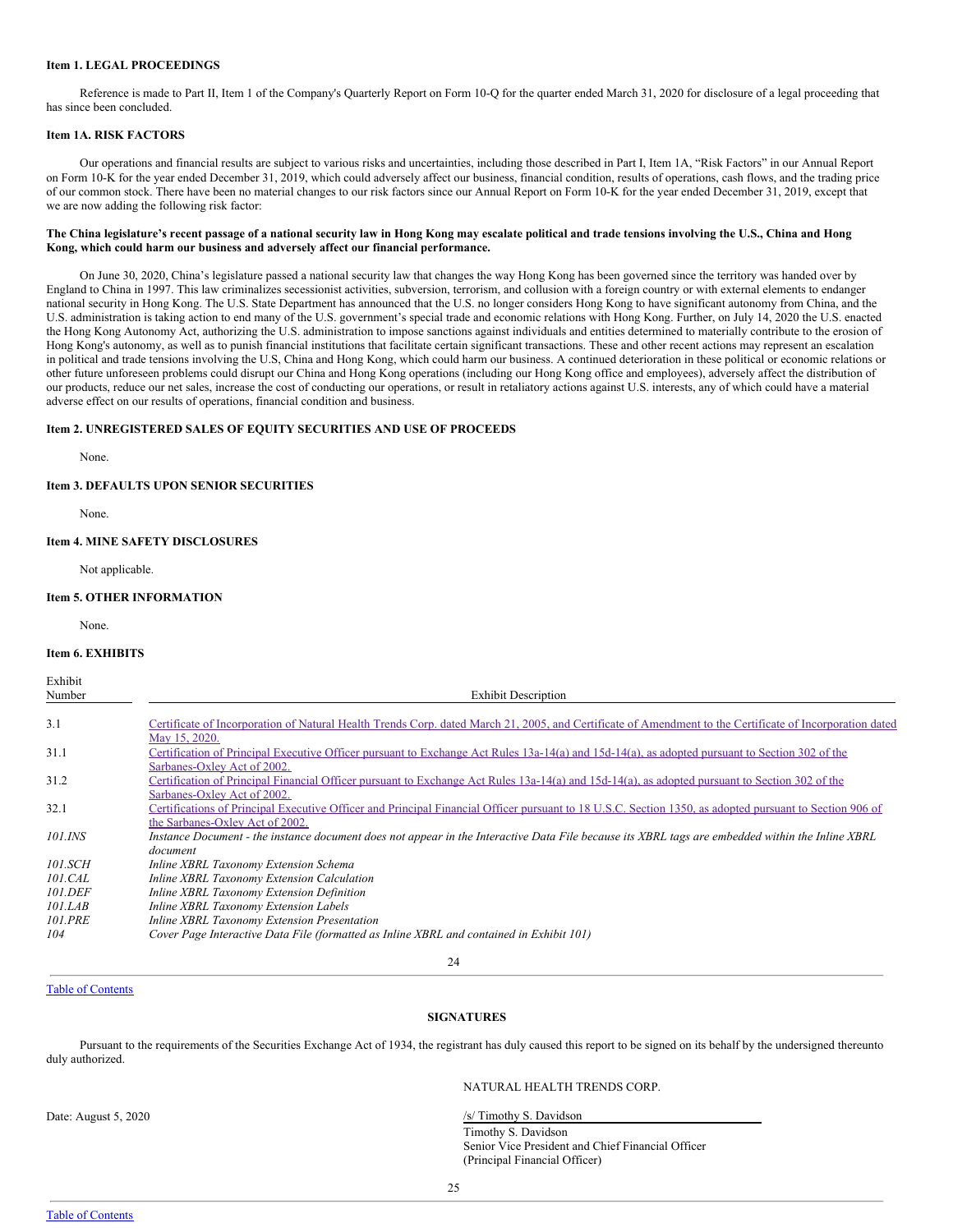# **EXHIBIT INDEX**

| Exhibit<br>Number     | <b>Exhibit Description</b>                                                                                                                                                                 |
|-----------------------|--------------------------------------------------------------------------------------------------------------------------------------------------------------------------------------------|
| 3.1                   | Certificate of Incorporation of Natural Health Trends Corp. dated March 21, 2005, and Certificate of Amendment to the Certificate of Incorporation dated<br>May 15, 2020.                  |
| 31.1                  | Certification of Principal Executive Officer pursuant to Exchange Act Rules 13a-14(a) and 15d-14(a), as adopted pursuant to Section 302 of the<br>Sarbanes-Oxley Act of 2002.              |
| 31.2                  | Certification of Principal Financial Officer pursuant to Exchange Act Rules 13a-14(a) and 15d-14(a), as adopted pursuant to Section 302 of the<br>Sarbanes-Oxley Act of 2002.              |
| 32.1                  | Certifications of Principal Executive Officer and Principal Financial Officer pursuant to 18 U.S.C. Section 1350, as adopted pursuant to Section 906 of<br>the Sarbanes-Oxley Act of 2002. |
| 101.INS               | Instance Document - the instance document does not appear in the Interactive Data File because its XBRL tags are embedded within the Inline XBRL<br>document                               |
| <i>101.SCH</i>        | Inline XBRL Taxonomy Extension Schema                                                                                                                                                      |
| 101.CAL               | Inline XBRL Taxonomy Extension Calculation                                                                                                                                                 |
| <i>101.DEF</i>        | Inline XBRL Taxonomy Extension Definition                                                                                                                                                  |
| 101.LAB               | Inline XBRL Taxonomy Extension Labels                                                                                                                                                      |
| <i><b>101.PRE</b></i> | Inline XBRL Taxonomy Extension Presentation                                                                                                                                                |
| 104                   | Cover Page Interactive Data File (formatted as Inline XBRL and contained in Exhibit 101)                                                                                                   |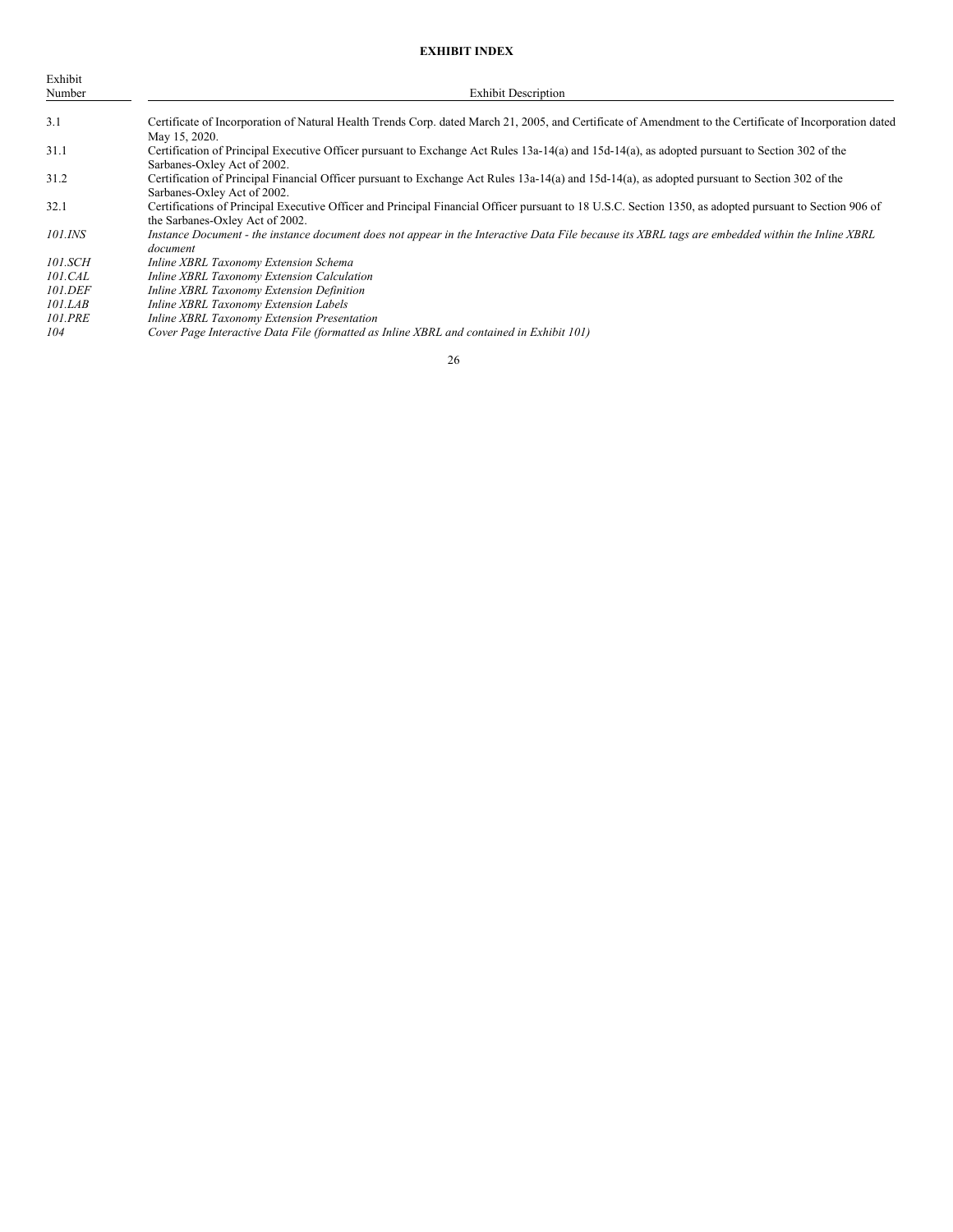#### **CERTIFICATE OF INCORPORATION OF NATURAL HEALTH TRENDS CORP.**

**Section 1.** The name of the Corporation is Natural Health Trends Corp.

Section 2. The address of the Corporation's registered office in the State of Delaware is 1209 Orange Street, Corporation Trust Center, in the City of Wilmington, County of New Castle. The name of its registered agent at such address is The Corporation Trust Company.

Section 3. The purpose of the Corporation is to engage in any lawful act or activity for which corporations may be organized under the General Corporation Law of the State of Delaware.

**Section 4.** The Corporation is to have perpetual existence.

Section 5. The Corporation shall have the authority to issue 50,000,000 shares of Common Stock with a par value of \$0.001 per share. The Board of Directors of the Corporation has the authority, without further action by the stockholders, to issue 5,000,000 shares of Preferred Stock, par value \$0.001 per share, in one or more series and to fix the rights, preferences, privileges and restrictions thereof, including without limitation dividend rights, conversion rights, voting rights, terms of redemption, liquidation preferences, sinking fund terms and the number of shares constituting any series or the designation of such series, without any further vote or action by the stockholders.

Section 6. At every annual or special meeting of stockholders of the Corporation, every holder of Common Stock shall be entitled to one vote, in person or by proxy, for each share of Common Stock standing in such holder's name on the books of the Corporation, subject to the rights of the holders of Preferred Stock. Subject to the rights of the holders of the Preferred Stock, the Common Stock shall be entitled to dividends out of funds legally available therefore, when, as and if declared and paid to the holders of Common Stock, and upon liquidation, dissolution or winding up of the Corporation, to share ratably in the assets of the Corporation. The Common Stock shall not be redeemable.

Section 7. The number of directors of the Corporation shall be fixed in the manner provided in the Bylaws of the Corporation. The names and mailing addresses of the persons who are to serve as the initial directors of the Corporation until the first annual meeting of stockholders of the Corporation, or until their successors are elected and qualified are:

**Name Address**

Sir Brian Wolfson 12901 Hutton Drive, Dallas, Texas 75234<br>Mark D. Woodburn 12901 Hutton Drive, Dallas, Texas 75234 12901 Hutton Drive, Dallas, Texas 75234 Terry A. LaCore 12901 Hutton Drive, Dallas, Texas 75234 Randall A. Mason 12901 Hutton Drive, Dallas, Texas 75234<br>
Robert H. Hesse 12901 Hutton Drive, Dallas, Texas 75234 12901 Hutton Drive, Dallas, Texas 75234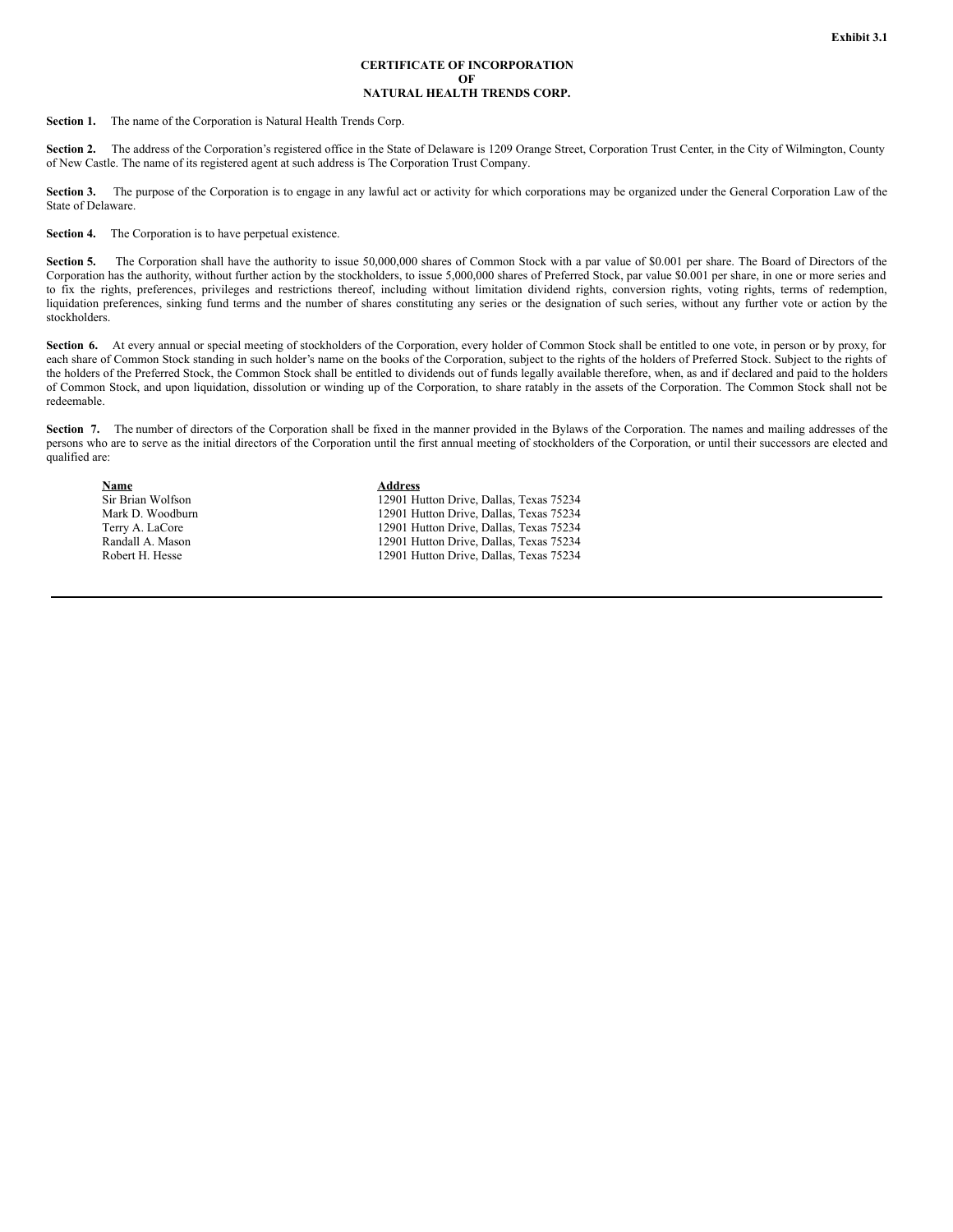<span id="page-20-0"></span>**Section** 8. Any director or the entire Board of Directors may be removed only for cause and only by the vote of the holders of two-thirds (2/3) of the securities of the Corporation then entitled to vote at an election of directors voting together as a single class.

Section 9. Subject to the rights, if any, of the holders of any series of Preferred Stock then outstanding, newly created directorships resulting from any increase in the authorized number of directors or any vacancies in the Board of Directors resulting from death, resignation, disqualification or removal may be filled only by a majority vote of the directors then in office, though less than a quorum, and directors so chosen shall hold office for a term expiring at the next annual meeting of stockholders and until such director's successor shall have been duly elected and qualified

Section 10. Cumulative voting in the election of directors or otherwise is hereby expressly prohibited. No stockholder shall have, as a stockholder of the Corporation, any preemptive right to acquire, purchase or subscribe for the purchase of any or all additional issues of stock of the Corporation or any or all classes or series thereof, or for any securities convertible into such stock, whether now or hereafter authorized. Nothing in this Article will prohibit the Corporation from granting by contract preemptive rights or other rights to purchase stock of the Corporation.

Section 11. A director or former director of the Corporation shall not, to the fullest extent permitted by the Delaware General Corporation Law as the same exists or may hereafter be amended, be liable to the Corporation or its stockholders for monetary damages for breach of his or her fiduciary duty to the Corporation or its stockholders.

**Section 12.** In furtherance and not in limitation of the powers conferred by statute, the Bylaws of the Corporation may be altered, amended, or repealed or new Bylaws may be adopted by the Board of Directors at any regular or special meeting of the Board, subject to the stockholders' right to adopt, amend or repeal these Bylaws or adopt new Bylaws. Notwithstanding the foregoing and anything contained in the Bylaws to the contrary, the Bylaws shall not be amended or repealed by the stockholders, and no provision inconsistent therewith shall be adopted by the stockholders, without the affirmative vote of the holders of at least two-thirds (2/3) of the voting power of all shares of the Corporation entitled to vote generally in the election of directors voting together as a single class.

Section 13. To the fullest extent permitted by the General Corporation Law of Delaware, as the same may be amended from time to time, the Corporation shall indemnify any and all of the current and former directors and officers of the Corporation, or any person who is or was serving at the Corporation's request as a director or officer of another corporation, partnership, joint venture, trust or other enterprise. The Corporation shall have the power to purchase and maintain insurance on behalf of any person who is or was a director, officer, employee or agent of the Corporation, or is or was serving at the request of the Corporation as a director, officer, employee or agent of another corporation, partnership, joint venture, trust, limited liability company or other enterprise, against any liability asserted against such person and incurred by such person in any such capacity, or arising out of such person's status as such, whether or not the Corporation would have the power to indemnify such person against such liability.

No amendment nor repeal of this Article, nor the adoption of any provision of this Corporation's Certificate of Incorporation inconsistent with this Article, shall eliminate or reduce the effect of this Article, in respect of any matter occurring, or any action or proceeding accruing or arising or that, but for this Article, would accrue or arise, prior to such amendment, repeal or adoption of an inconsistent provision.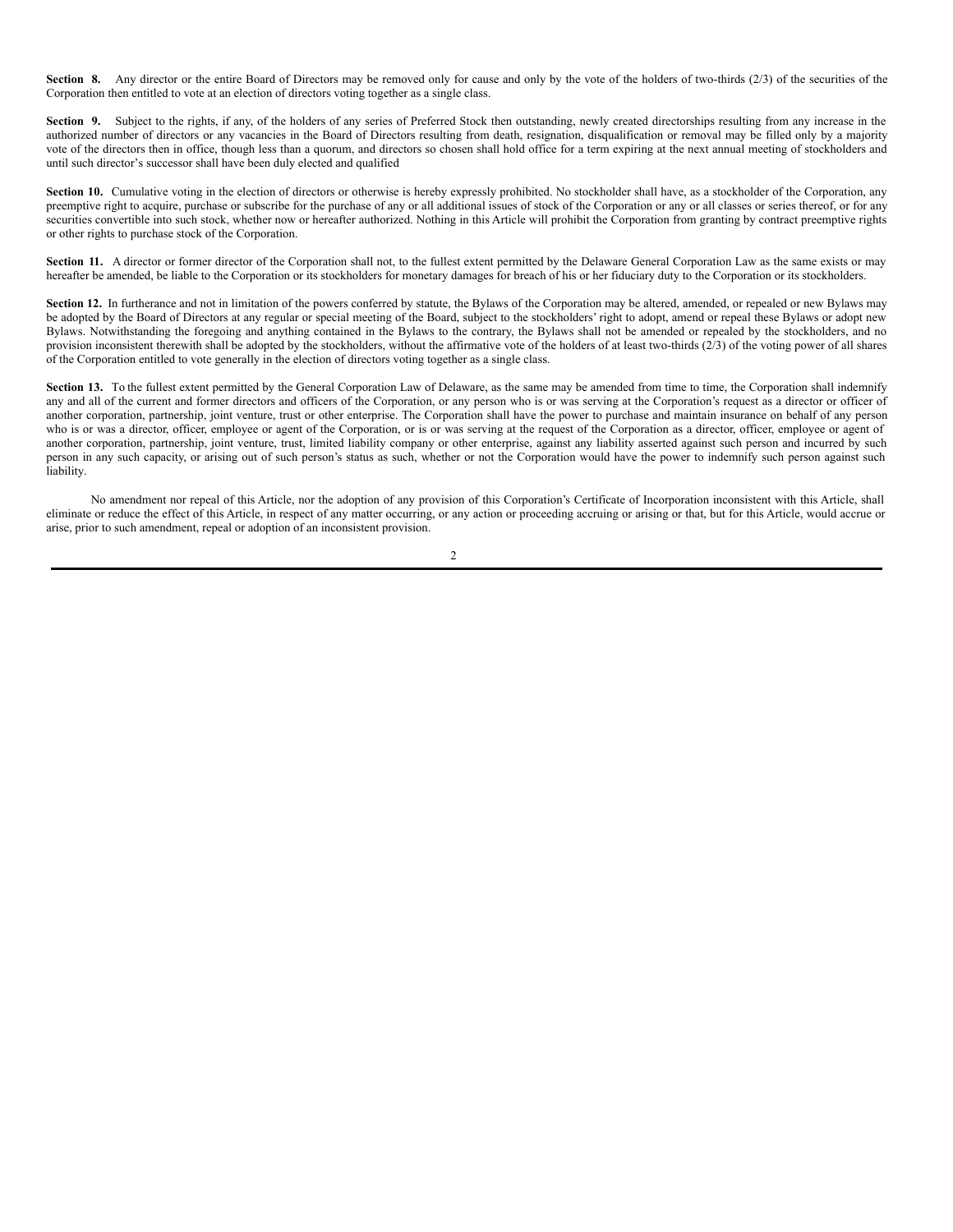Section 14. Any action required or permitted to be taken at any annual or special meeting of stockholders may only be taken upon the vote of the stockholders at an annual or special meeting duly called and may not be taken by written consent of the stockholders. Special meetings of the stockholders, unless otherwise required by statute, may be called at any time only by the Chairman of the Board or the Chief Executive Officer of the Corporation or a majority of the Board of Directors.

Section 15. The Corporation reserves the right to amend, alter, change or repeal any provision contained in this Certificate of Incorporation, in the manner now or hereafter prescribed by statute, and all rights conferred upon stockholders herein are granted subject to this reservation. In addition to any affirmative vote required by applicable law or any other provision of this Certificate of Incorporation or specified in any agreement, the affirmative vote of the holders of not less than two-thirds (2/3) of the voting power of all securities of the Corporation entitled to vote generally in the election of directors shall be required to amend, add, alter, change, repeal or adopt any provisions inconsistent with Sections 8, 12, 14 or this Section 15 of this Certificate of Incorporation.

Section 16. The name of the incorporator is Keith C. Zagar, and the address of the incorporator is 12901 Hutton Drive, Dallas, Texas 75234. The powers of the incorporator are to terminate upon the filing of this Certificate of Incorporation with the Secretary of State of the State of Delaware.

IN WITNESS WHEREOF, the undersigned, being the incorporator of the Corporation, for the purpose of forming a corporation pursuant to the General Corporation Law of the State of Delaware, does make this Certificate of Incorporation, hereby declaring and certifying that this is his act and deed and the facts herein stated are true, and accordingly has hereunto set his hand this 21st day of March, 2005.

> By: /s/ Keith C. Zagar Keith C. Zagar, Incorporator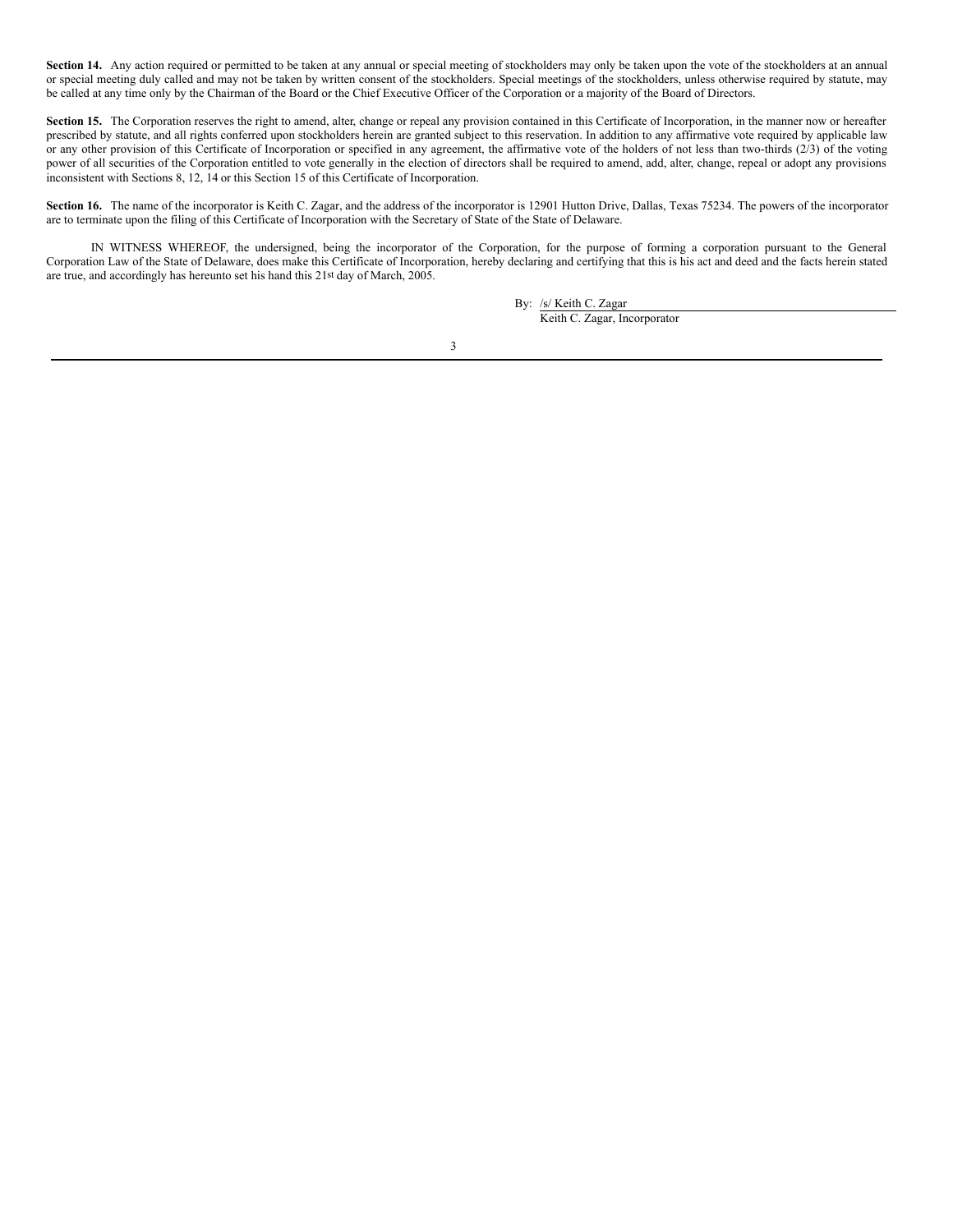# **CERTIFICATE OF AMENDMENT TO THE CERTIFICATE OF INCORPORATION OF NATURAL HEALTH TRENDS CORP.**

Pursuant to the provisions of Section 242 of the Delaware General Corporation Law ("DGCL"), Natural Health Trends Corp., a Delaware corporation (the "Corporation"), hereby certifies as follows:

# ARTICLE I

The name of the Corporation is Natural Health Trends Corp.

# ARTICLE II

Section 8 of the Certificate of Incorporation of the Corporation is hereby amended and restated in its entirety to read as follows:

"Section 8. Any director or the entire Board of Directors may be removed, with or without cause, by the vote of the holders of two-thirds (2/3) of the securities of the Corporation then entitled to vote at an election of directors voting together as a single class."

# ARTICLE III

Said amendment was duly adopted in accordance with the provisions of Section 242 of the Delaware General Corporation Law.

IN WITNESS WHEREOF, I HAVE HEREUNTO SET MY HAND THIS THE 15TH DAY OF MAY, 2020.

# NATURAL HEALTH TRENDS CORP.

By: /s/ Timothy S. Davidson Timothy S. Davidson Senior Vice President and Chief Financial Officer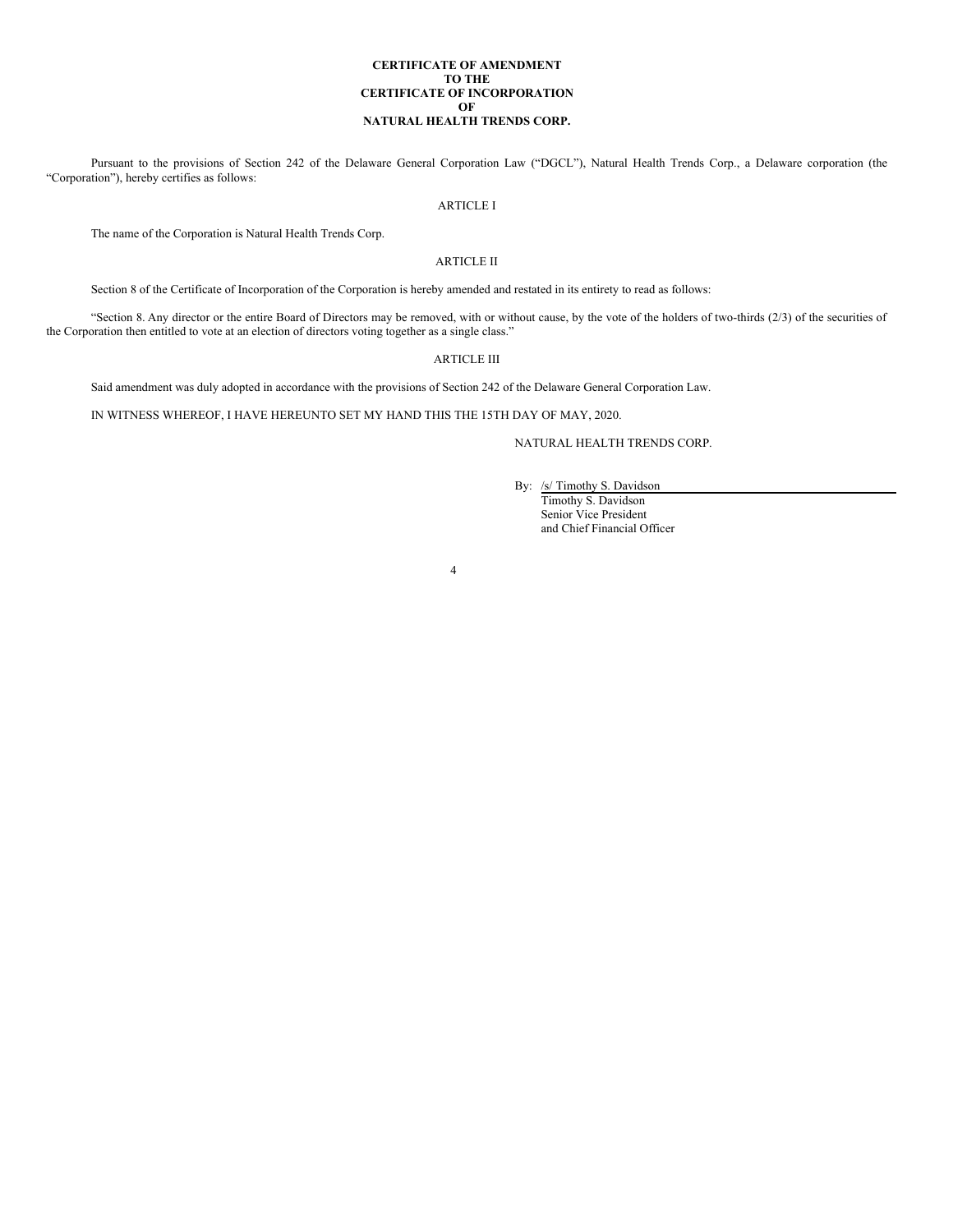<span id="page-23-0"></span>I, Chris T. Sharng, certify that:

1. I have reviewed this Quarterly Report on Form 10-Q of Natural Health Trends Corp.;

2. Based on my knowledge, this report does not contain any untrue statement of a material fact or omit to state a material fact necessary to make the statements made, in light of the circumstances under which such statements were made, not misleading with respect to the period covered by this report;

3. Based on my knowledge, the financial statements, and other financial information included in this report, fairly present in all material respects the financial condition, results of operations and cash flows of the registrant as of, and for, the periods presented in this report;

4. The registrant's other certifying officer(s) and I are responsible for establishing and maintaining disclosure controls and procedures (as defined in Exchange Act Rules 13a-15(e) and 15d-15(e)) and internal control over financial reporting (as defined in Exchange Act Rules 13a-15(f) and 15d-15(f)) for the registrant and have:

a) Designed such disclosure controls and procedures, or caused such disclosure controls and procedures to be designed under our supervision, to ensure that material information relating to the registrant, including its consolidated subsidiaries, is made known to us by others within those entities, particularly during the period in which this report is being prepared;

b) Designed such internal control over financial reporting, or caused such internal control over financial reporting to be designed under our supervision, to provide reasonable assurance regarding the reliability of financial reporting and the preparation of financial statements for external purposes in accordance with generally accepted accounting principles;

c) Evaluated the effectiveness of the registrant's disclosure controls and procedures and presented in this report our conclusions about the effectiveness of the disclosure controls and procedures, as of the end of the period covered by this report based on such evaluation; and

d) Disclosed in this report any change in the registrant's internal control over financial reporting that occurred during the registrant's most recent fiscal quarter (the registrant's fourth fiscal quarter in the case of an annual report) that has materially affected, or is reasonably likely to materially affect, the registrant's internal control over financial reporting; and

5. The registrant's other certifying officer(s) and I have disclosed, based on our most recent evaluation of internal control over financial reporting, to the registrant's auditors and the audit committee of the registrant's board of directors (or persons performing the equivalent functions):

a) All significant deficiencies and material weaknesses in the design or operation of internal control over financial reporting which are reasonably likely to adversely affect the registrant's ability to record, process, summarize and report financial information; and

b) Any fraud, whether or not material, that involves management or other employees who have a significant role in the registrant's internal control over financial reporting.

Date: August 5, 2020 /s/ Chris T. Sharng

Chris T. Sharng President (Principal Executive Officer)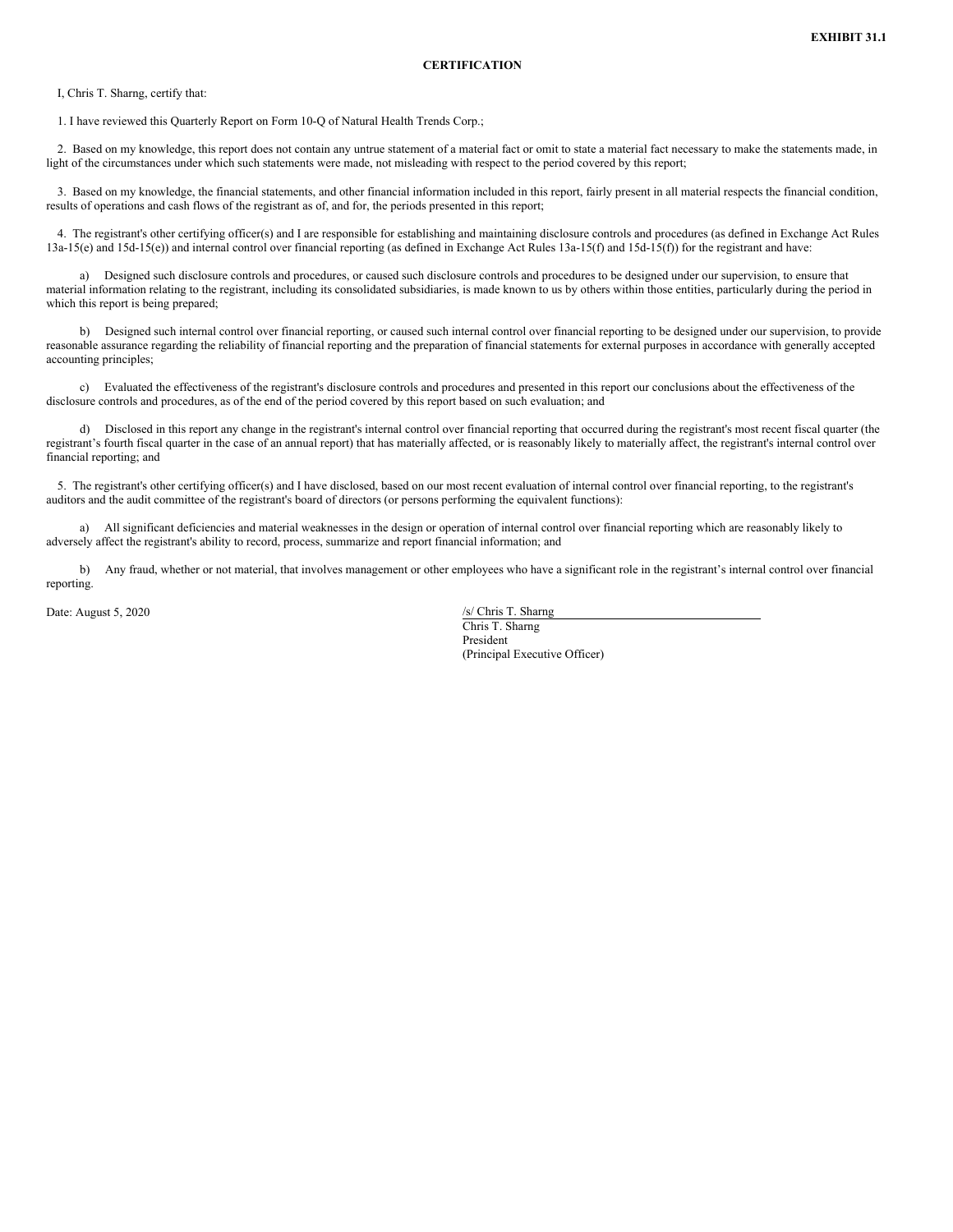<span id="page-24-0"></span>I, Timothy S. Davidson, certify that:

1. I have reviewed this Quarterly Report on Form 10-Q of Natural Health Trends Corp.;

2. Based on my knowledge, this report does not contain any untrue statement of a material fact or omit to state a material fact necessary to make the statements made, in light of the circumstances under which such statements were made, not misleading with respect to the period covered by this report;

3. Based on my knowledge, the financial statements, and other financial information included in this report, fairly present in all material respects the financial condition, results of operations and cash flows of the registrant as of, and for, the periods presented in this report;

4. The registrant's other certifying officer(s) and I are responsible for establishing and maintaining disclosure controls and procedures (as defined in Exchange Act Rules 13a-15(e) and 15d-15(e)) and internal control over financial reporting (as defined in Exchange Act Rules 13a-15(f) and 15d-15(f)) for the registrant and have:

a) Designed such disclosure controls and procedures, or caused such disclosure controls and procedures to be designed under our supervision, to ensure that material information relating to the registrant, including its consolidated subsidiaries, is made known to us by others within those entities, particularly during the period in which this report is being prepared;

b) Designed such internal control over financial reporting, or caused such internal control over financial reporting to be designed under our supervision, to provide reasonable assurance regarding the reliability of financial reporting and the preparation of financial statements for external purposes in accordance with generally accepted accounting principles;

c) Evaluated the effectiveness of the registrant's disclosure controls and procedures and presented in this report our conclusions about the effectiveness of the disclosure controls and procedures, as of the end of the period covered by this report based on such evaluation; and

d) Disclosed in this report any change in the registrant's internal control over financial reporting that occurred during the registrant's most recent fiscal quarter (the registrant's fourth fiscal quarter in the case of an annual report) that has materially affected, or is reasonably likely to materially affect, the registrant's internal control over financial reporting; and

5. The registrant's other certifying officer(s) and I have disclosed, based on our most recent evaluation of internal control over financial reporting, to the registrant's auditors and the audit committee of the registrant's board of directors (or persons performing the equivalent functions):

a) All significant deficiencies and material weaknesses in the design or operation of internal control over financial reporting which are reasonably likely to adversely affect the registrant's ability to record, process, summarize and report financial information; and

b) Any fraud, whether or not material, that involves management or other employees who have a significant role in the registrant's internal control over financial reporting.

Date: August 5, 2020 /s/ Timothy S. Davidson

Timothy S. Davidson Senior Vice President and Chief Financial Officer (Principal Financial Officer)